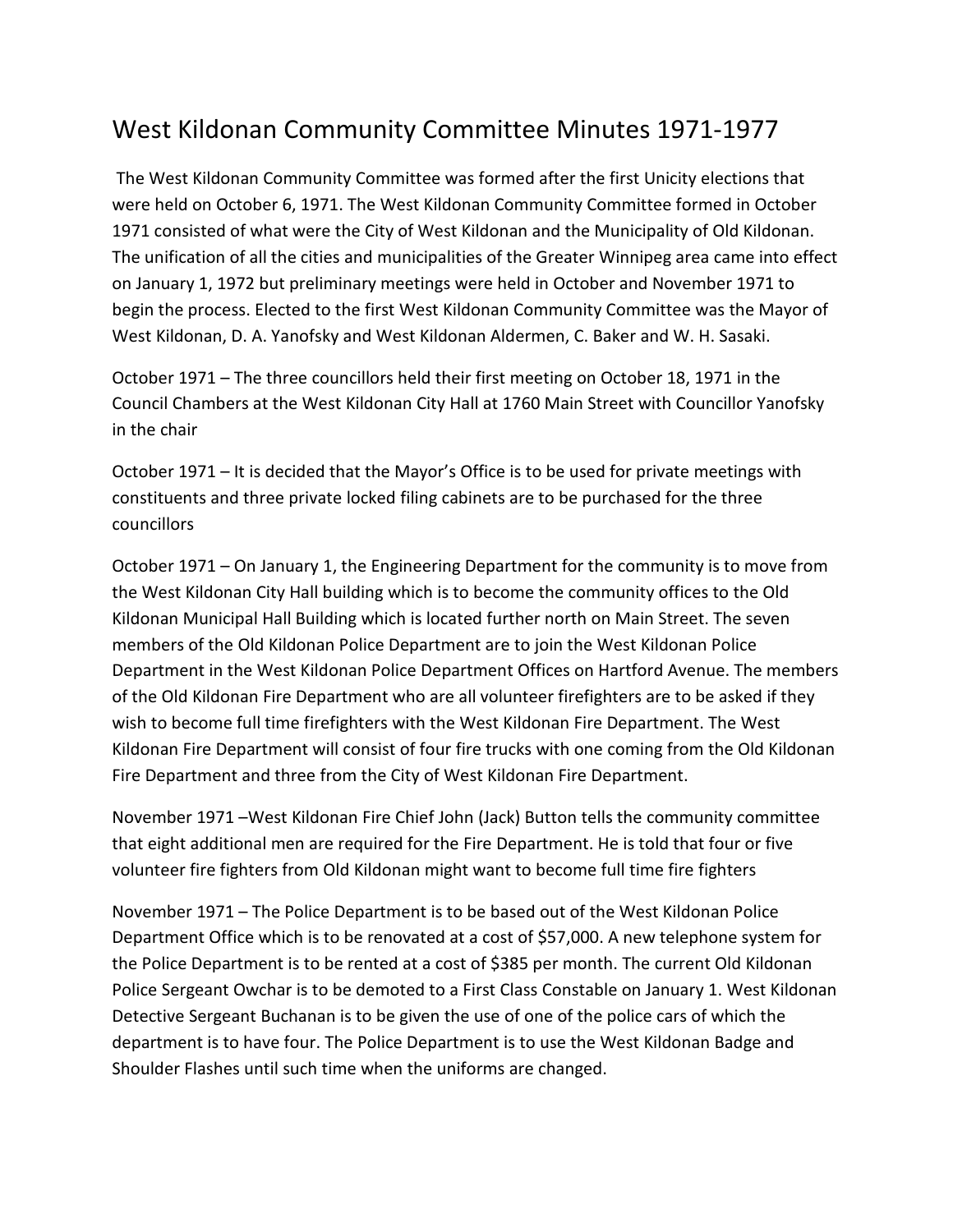November 1971 – The Plan Room in the Old Kildonan Municipal Offices is proposed to be changed into an office for the Recreational Co-ordinator Director and the Drawing Room in the Old Kildonan Municipal Offices becoming the Plan Room as well. The cost of renovating the offices is estimated at \$1,000

November 1971 – The First community committee meeting with residents takes place on November 30, 1971

January 1, 1972 – Unicity comes into effect

January 1972 – The Capital Budget of the West Kildonan Police Department is set at \$11,418.07 for 1972 and the Capital Budget of the West Kildonan Fire Department is set at \$2,604. The West Kildonan Community Engineering Department's Budget is set at \$58,070.

January 1972 – The Recreation Director's Office is to be located at the rear of the Community Office in the house at 214 Belmont Avenue

January 1972 – Mr. B. Horbatiuk of the Public Works Department passes away.

January 1972 – Mr. M. Kostelnyk is the Community Engineer. Bruce Lyle is the Community Secretary and Mr. L. Shepherd is the Community Recreation Director

January 1972 – The Seven Oaks School Division is given permission to use the old John Black School building on the Edmund Partridge School site to house the Seven Oaks High School Band as in previous years

January 1972 – The Resident Advisory Citizen Committee for 1972 consists of

Mr. B. Chamberlain

Mr. N. Elwick

- Mr. B. Kushner
- Mr. M. Saper
- Mr. M. O'Shaughnessy
- Mr. R. Bailey
- Mr. H. Hobbs
- Mr. A. Wright

Mr. R. Carrick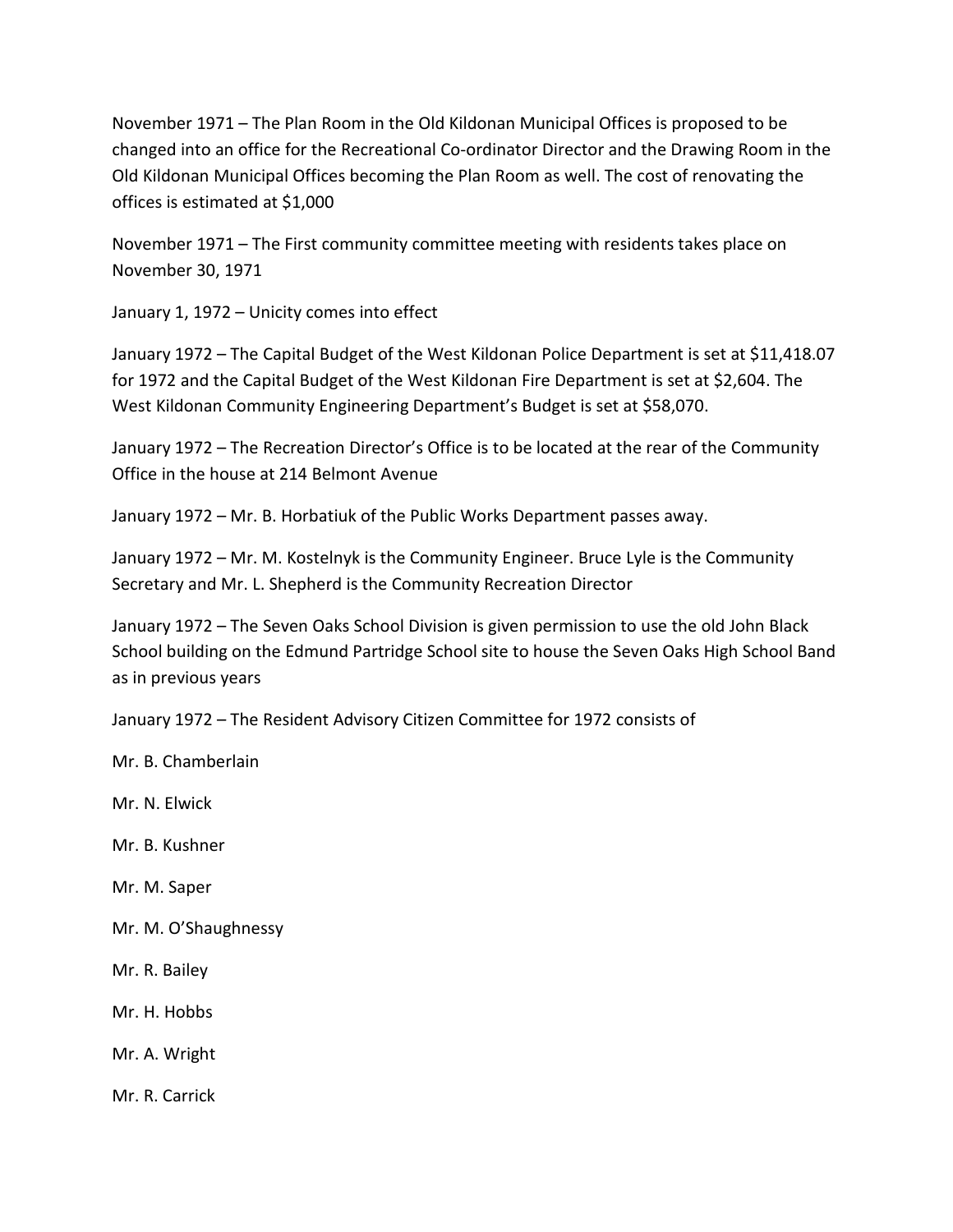Mr. G. Eastwood

Mrs. O. Kane

Mr. H. Hermann

Mr. R. McLean

Mr. L. Mainster

Mr. L. Alberts

Mr. J. Rozmus

January 1972 – Designation of Senior Administration in West Kildonan Community

Fred D. Hartry – Community Administrator

Bruce Lyle – Community Clerk

Mildred Johnson – Community Treasurer

January 1972 – A 21 suite- 3 storey apartment block is approved for the southwest corner of Seaforth and Main

January 1972 – Appointed to the West Kildonan Library Board

Councillor C. W. Baker

Mrs. H. Brydon

Mrs. V. Wilson

Mrs. K. Wall

- Mr. R. Bailey Chairman
- Mr. H. Froese

Mr. N. Nurgitz

January 1972 – Appointed to the West Kildonan Recreation Commission

Mr. N. Elwick

Mr. John David Lyon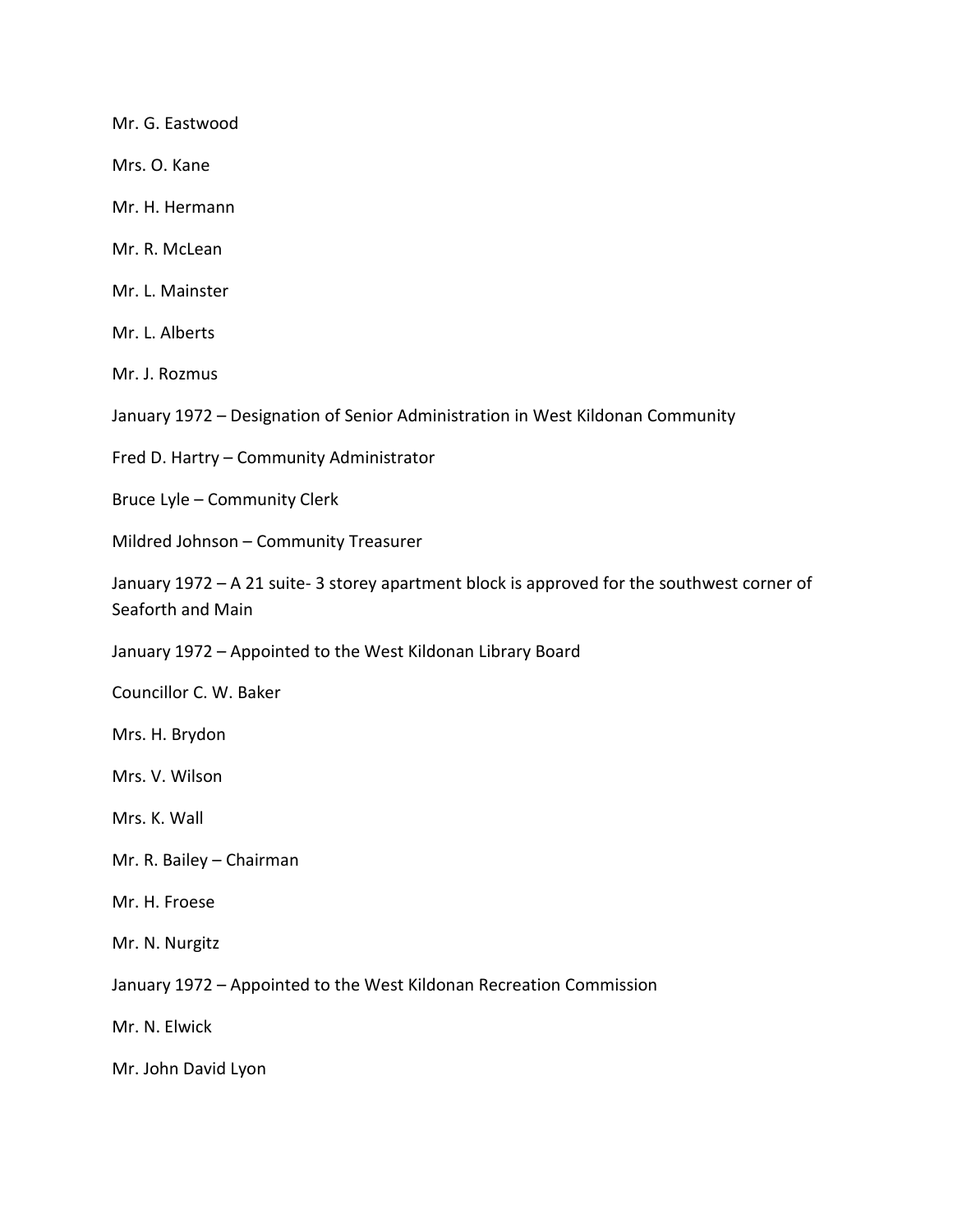Councillor William H. Sasaki

Councillor C. W. Baker

Councillor D. A. Yanofsky

Advisors

President, Garden City Community Centre

President, Margaret Park Community Centre

President, West Kildonan Memorial Community Centre

President, Red River Community Centre

January 1972 – Appointed to the Parks and Boulevard Committee

Mr. G. Strewchuk

Mr. S. Sorokin

Mrs. E. Slipetz

Mrs. F. Patterson

Mr. S. Chochinev

Mr. R. Chamberlain

Mr. J. Moss

Mrs. H. Leavens

Mr. R.J.B. Cramer

Mr. R. G. Pearson

January 1972 – Appointed to the Seven Oaks House Committee

Mr. C. Backman

Mr. G. Strewchuk

Mr. H. Lewis

Mrs. G. Smith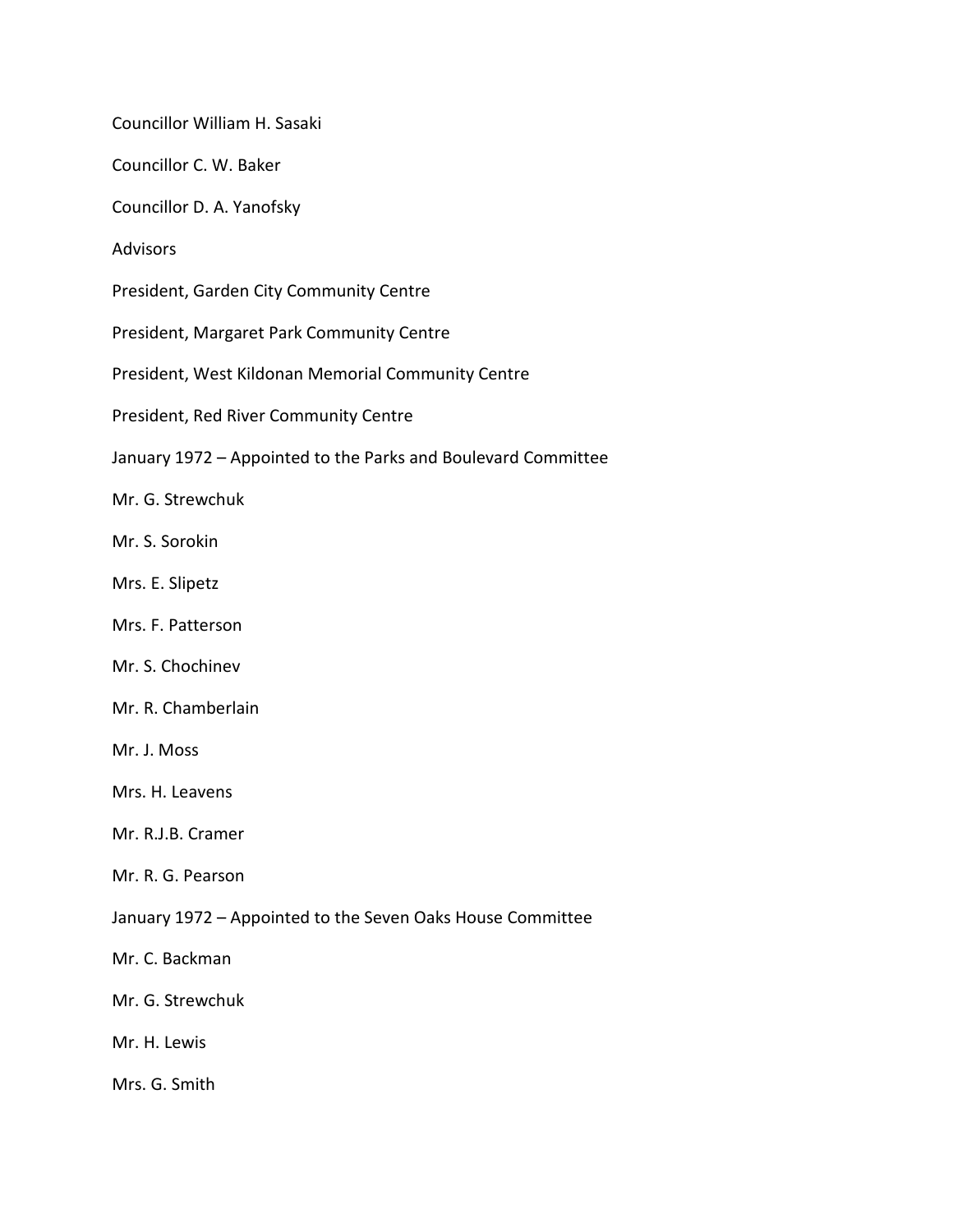Mrs. A. Darlington Mrs. M. Werner Mrs. C. McGowan Mrs. D. McKay Mrs. A. E. Wright Mrs. M. Cunningham Mr. H. F. Gauthier Mr. C. McGowan Mr. N. Hermiston Mr. R. Floom

Mrs. J. Anderson

January 1972 – The Community Committee is told that the Seven Oaks School Division has made renovations to the portion of the West Kildonan Library which they rent without the permission of the Community Committee

February 1972 – Mr. Neville Elwick, a Community Committee Advisor and long-time volunteer passes away

February 1972 – The Seven Oaks Hospital Committee is authorized to advertise for an Executive Director

March 1972 – A grant of \$400 is given to the Seven Oaks Scholarship Board

March 1972 – The insurance on books at the West Kildonan Library is raised from \$45,000 to \$60,000 and on fixtures and furniture from \$20,000 to \$45,000

March 1972 – The West Kildonan Horticultural Society receives a grant of \$200

March 1972 – St Anne's Anglican Church is given permission to block off Aikins between Burrin and Kingsbury to hold their annual parish fair

March 1972 – Midwest Shows are given permission to operate two carnival rides at the Garden City Shopping Centre from March 27 to April 3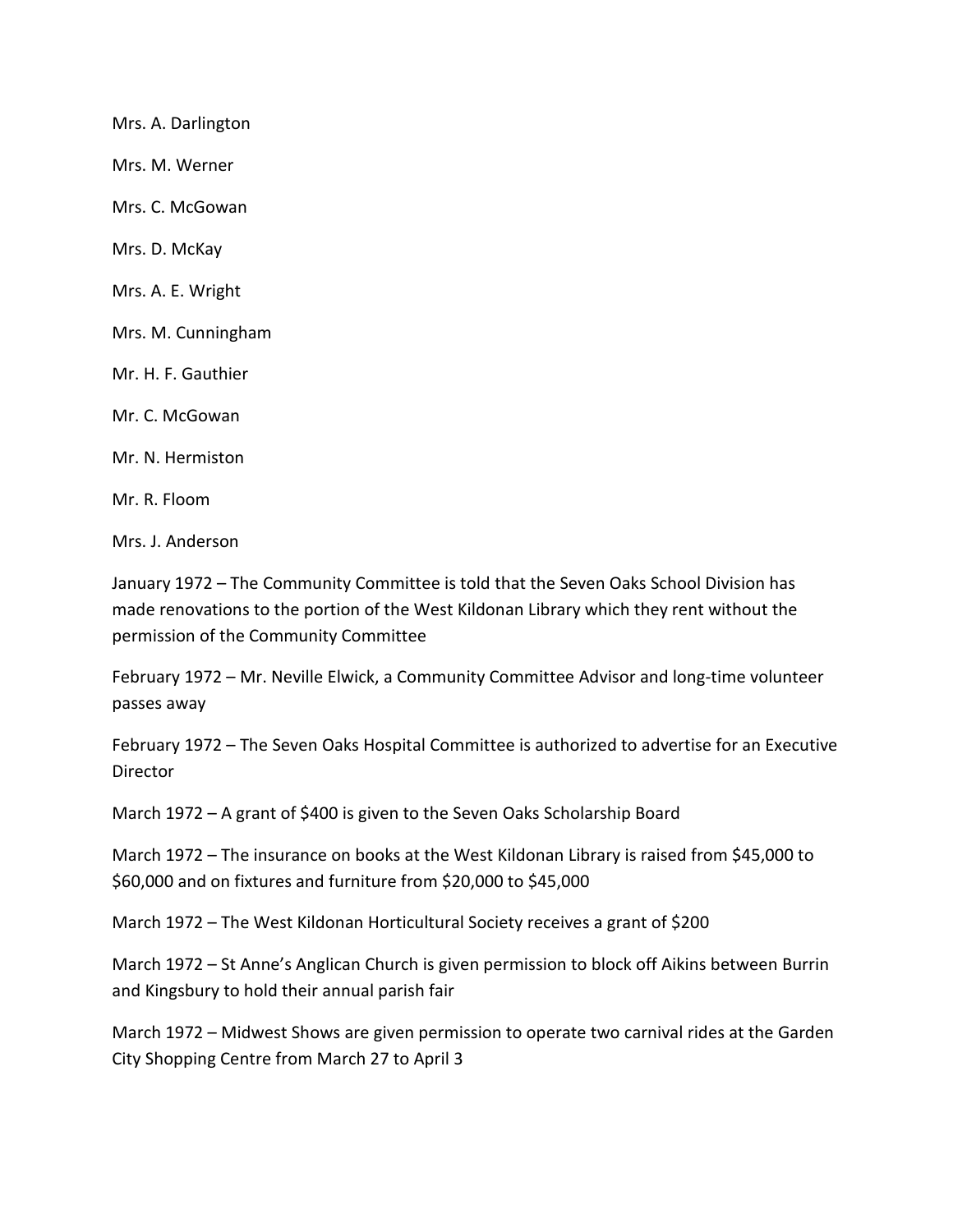March 1972 – The Water Clerk is to charge Old Kildonan residents the same water rate as the West Kildonan residents

March 1972 – Deputy West Kildonan Police Chief Aisenstat advises that the West Kildonan Police Sergeants now make \$958 per month while he makes \$950 per month

April 1972 – Mrs. A. McRae resigns from the West Kildonan Police Department

April 1972 – Local residents protest the construction of a 9 storey senior citizens apartment block at Montcalm Crescent and Vanier Drive

April 1972 – Mr. Garry Bryan is appointed to the Trees and Boulevard Committee

April 1972 – Residents of Stardust Avenue and Beauty Avenue ask for sanitary, storm sewers and water service as sewage from the septic tanks is being pumped into the front ditches which is very unpleasant and unsanitary

April 1972 – The Margaret Park Community Centre is granted a beer garden licence for their Fun-A-Rama

April 1972 – Mrs. B. Lawrence, Mrs. N. Permut, Mrs. I. Moran, Mrs. Scott and Mr. Holland is appointed to the Seven Oaks House Committee

May 1972 – Mrs. J. Slipetz is appointed to represent the Community of West Kildonan on the Citizen's Advisory Group to the Parks and Protection Branch

May 1972 – Joyland Shows is given permission to set up three rides at the Anglican Church Beer Garden, at Gambles at the Northgate Shopping Centre for 2-3 days in May and at the Margaret Park Community Centre on June 16 and 17.

May 1972 – The Seven Oaks Museum receives a \$2,000 grant from the Provincial Government

May 1972 – The Maple Leaf Football Club is given permission to hold a pool

May 1972 – The local by-law forbidding the setting off of fire crackers is to be advertised

May 1972 – The fence is to be extended along the pathway at Southall Drive and Margaret Avenue

May 1972 – The salary of the Licence Inspector, Mr. J. Davis is to increase to \$500 per month

May 1972 – Carrier Construction is to excavate a new hole at the sanitary landfill site by removing 29,500 cubic yards of soil at a cost of \$15,630

June 1972 – The Ukrainian Canadian Welfare Service is given permission to hold a tag day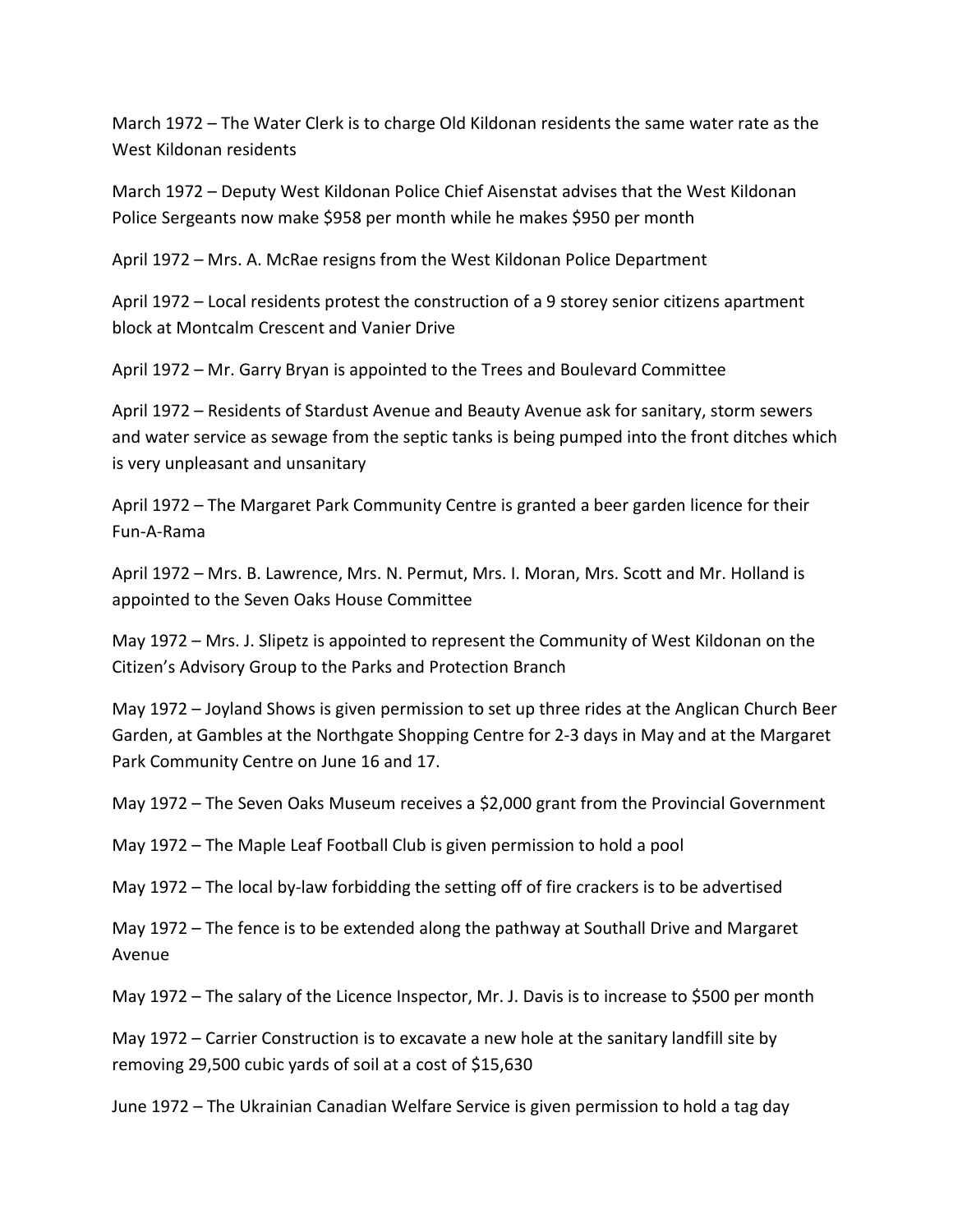June 1972 – The Margaret Park Community Centre is given permission to hold a fireworks display

June 1972 – The Seven Oaks Museum receives a \$1,200 grant from the City of Winnipeg

June 1972 – A nine storey, 130 suite senior's apartment block is to be built in the Sinclair and Vanier area

June 1972 – A day care nursery school centre for 120 children run by the Mini School Corporation is proposed for Jefferson Avenue at the southern part of Pipeline Road

June 1972 – A study is underway on the question of amalgamating all of the fire departments in Winnipeg

June 1972 – Residents of Kildonan Village who wish to have an outside water meter must pay \$35 while inside meters are free

July 1972 – The West Kildonan Memorial Community Club is given permission to hold a tag day

July 1972 – Grants approved

Seven Oaks Scholarship Board - \$400

West Kildonan Horticultural Society - \$200

Seven Oaks Festival - \$3,000

July 1972 – A Mileage Allowance is to be given to the Assistant to the Engineer for surveying and the supervision of capital projects

August 1972 – All welfare recipients are to be re-registered on an annual basis. All realistically employable recipients are required to register for employment or on the job training

August 1972 – There are complaints about the McDonalds Restaurant at 1887 Main Street, with squealing of tires, the revving of motors and staff playing football on the parking lot in the early hours of the morning

August 1972 – Mildred J. Johnson is designated as the Communication Clerk for the West Kildonan Community

August 1972 – The Seven Oaks Hospital Administrator is to be given an office in the Community Offices at 1760 Main Street at no charge

August 1972 – A sum of \$4,000 is advanced to the West Kildonan Arena Operating Committee for the purpose of operating the West Kildonan Indoor Arena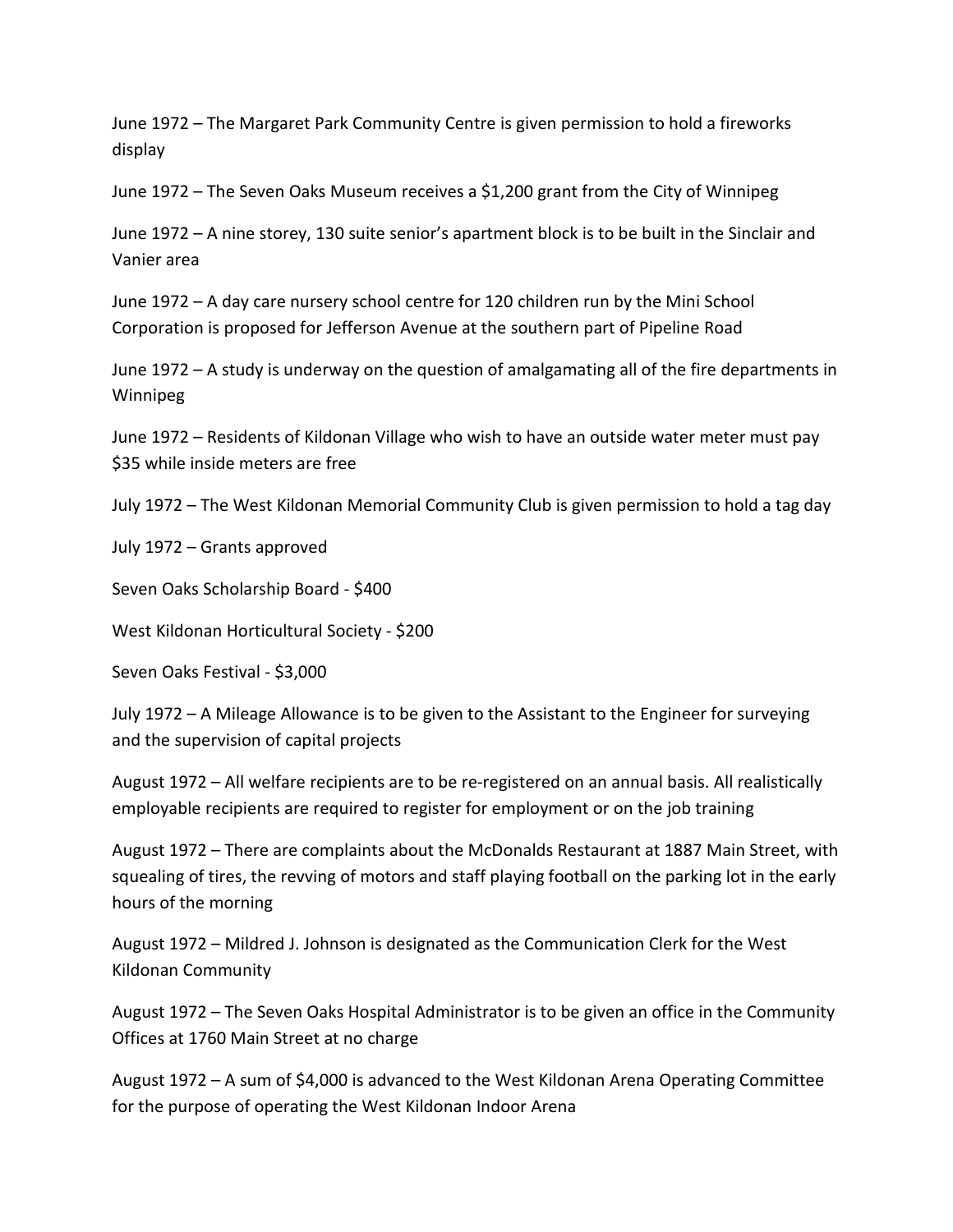September 1972 – A joint agreement is signed with the Seven Oaks School Division covering the Elwick School and Park site

September 1972 – The Police Department removes fifty derelict vehicles from the Balgona Road area but other bodies are being dumped there.

September 1972 – A suggestion for celebrating Winnipeg's Centennial in 1974 in the West Kildonan Community include an indoor swimming pool in West Kildonan

September 1972 – Seven Oaks Days are to be held at the West Kildonan Memorial Sports Arena from September 15 to 17. The complex is to be dedicated as the Neville Elwick Recreational Complex with a plaque to be unveiled.

October 1972 – The Seven Oaks School Division requests school sites;

A site north of Blechner Drive adjacent to an open space of 4.53 acres for the purpose of building an elementary school with an combined area of 7.5 acres to be considered joint use land

A site in the area bounded by Margate Road, Ferrier Drive and Mapleview Drive for building an elementary school and secondary school on 33 acres of land considered joint use land

October 1972 – An eight unit two storey townhouse complex is proposed for the southwest corner of Sheppard Street and Mapleview Drive

October 1972 – A grant of \$100 is given to the Centennial School Diamond Jubilee Committee which is to hold a celebration on June 23, 1973

October 1972 – Mr. J. Rozmus resigns as a Resident Advisor

October 1972 – A feasibility study is to be done on whether a roof can be placed over the Kildonan Park Swimming Pool

October 1972 – A special commission is underway to consider the amalgamation of all police departments in Winnipeg

November 1972 – The renovations to the Kildonan United Church are now complete

November 1972 – Residents ask for traffic lights at McGregor and Jefferson instead of a four way stop

November 1972 – The Community Committee is told that the structure of the pool at Kildonan Park will not allow a roof to be built. West Kildonan is number two on the list for a swimming pool to be built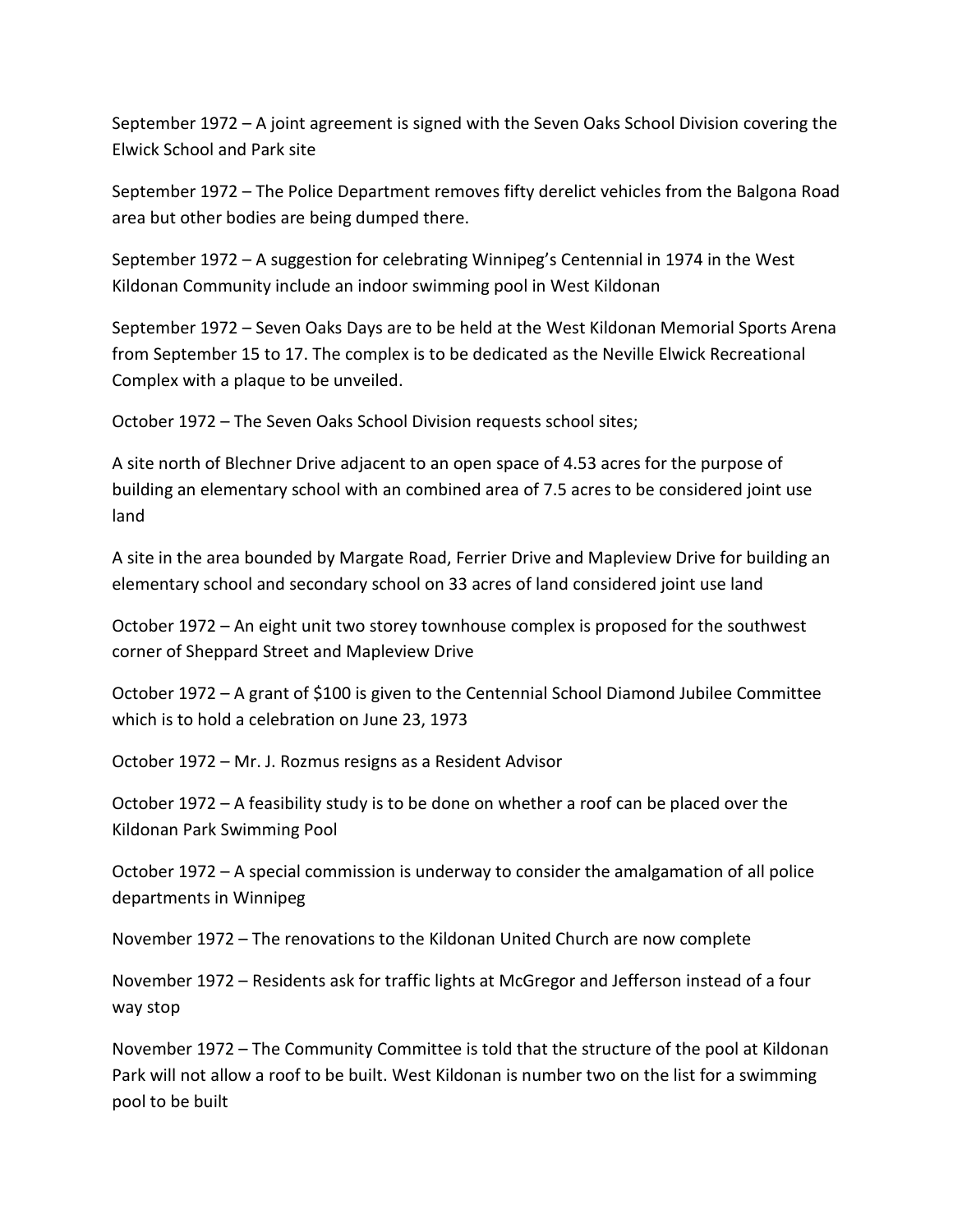December 1972 – The Seven Oaks School Division requests the stationing of police constables at noon at 3:30 pm at Main and Royal and Jefferson and Sinclair

December 1972 – A three storey, 24 suite apartment block is approved for the west side of Fife north of Inkster Boulevard

December 1972 – Dr. H. W. Wilford who has purchased 1839 Main Street, wishes to purchase 1843 Main Street for a dental clinic

December 1972 – A caretaker is to be hired to look after both the Civic Offices at 1760 Main Street and the Library on a contract basis

January 1973 – Traffic lights are to be built at Jefferson and McGregor

January 1973 – A two storey single family house is to be moved to 204 Margaret Avenue

- January 1973 Home occupation licenses can be purchased for a fee of \$25
- February 1973 Members of the Citizens Advisory Committee for 1973
- R. Carrick
- B. Chamberlain
- O. Kane
- B. Scott
- G. Selby
- R. McLean
- M. Saper
- A. Steen
- J. Sasley
- K. Seaford
- A. Wright
- O. Wagner
- L. Alberts
- J. Vanderlee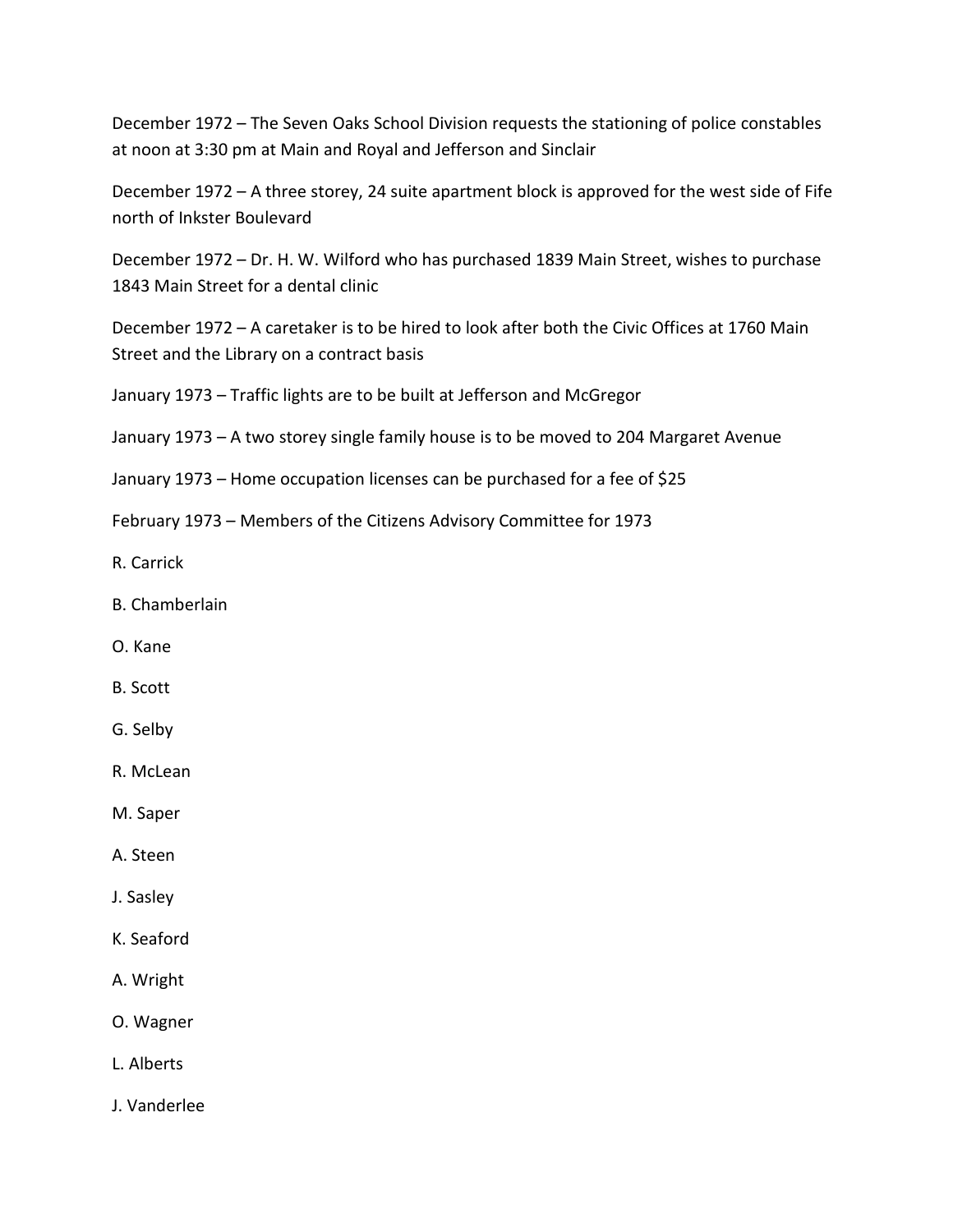G. Eastwood

February 1973 – A fourplex is approved for the north side of Kingsbury between Salter and Powers

February 1973 – Mr. Mike O'Shaughnessy representing the North Star Junior A. Hockey Club asks for ice rentals to be lowered to \$15 for practice from \$20 and asks for the percentage of gate receipts for games to be lowered from 40% to 30%

March 1973 – The West Kildonan Centennial Committee asks for a grant of \$1 per capita to cover the local expenses of the Centennial Committee

March 1973 – A grant of \$400 is given to the Maples Recreation Association to send the Ringette Team to Oshawa Ontario

April 1973 – The Seven Oaks School Division requests permission to locate the old John Black School building on the Edmund Partridge School site for the purpose of housing the Seven Oaks Junior High School Band

April 1973 – Winnipeg City Council considers the amalgamation of all library services within Winnipeg but the West Kildonan Library Board is opposed

April 1973 – The Manitoba Historical Society asks for an endorsement of a policy to allow the Society to acquire historical items from buildings that are to be demolished

May 1973 – West Kildonan Fire Chief Jack Button resigns

May 1973 – Residents of Beauty Avenue and Stardust Avenue request sanitary sewers on Stardust Avenue and Beauty Avenue between McPhillips Street and Pipeline Road. These are to be done in 1974 along with the installation of watermains, street pavement and sidewalks.

May 1973 – Watermains and sanitary sewers are advertised as local improvements for Woodbine and La Peresse Avenues

May 1973 – A grant of \$3,000 is given for Seven Oaks Days

May 1973 – The Legion Cenotaph in Kildonan Park is destroyed by vandals. The feeling is that it cannot be repaired but must be replaced

May 1973 – The Administrative Staff asks for the car allowance which is 14 cents per mile

June 1973 – The Community Committee receives a letter from the West Kildonan Legion asking for the Cenotaph destroyed in Kildonan Park to be repaired and removed to the Seven Oaks House property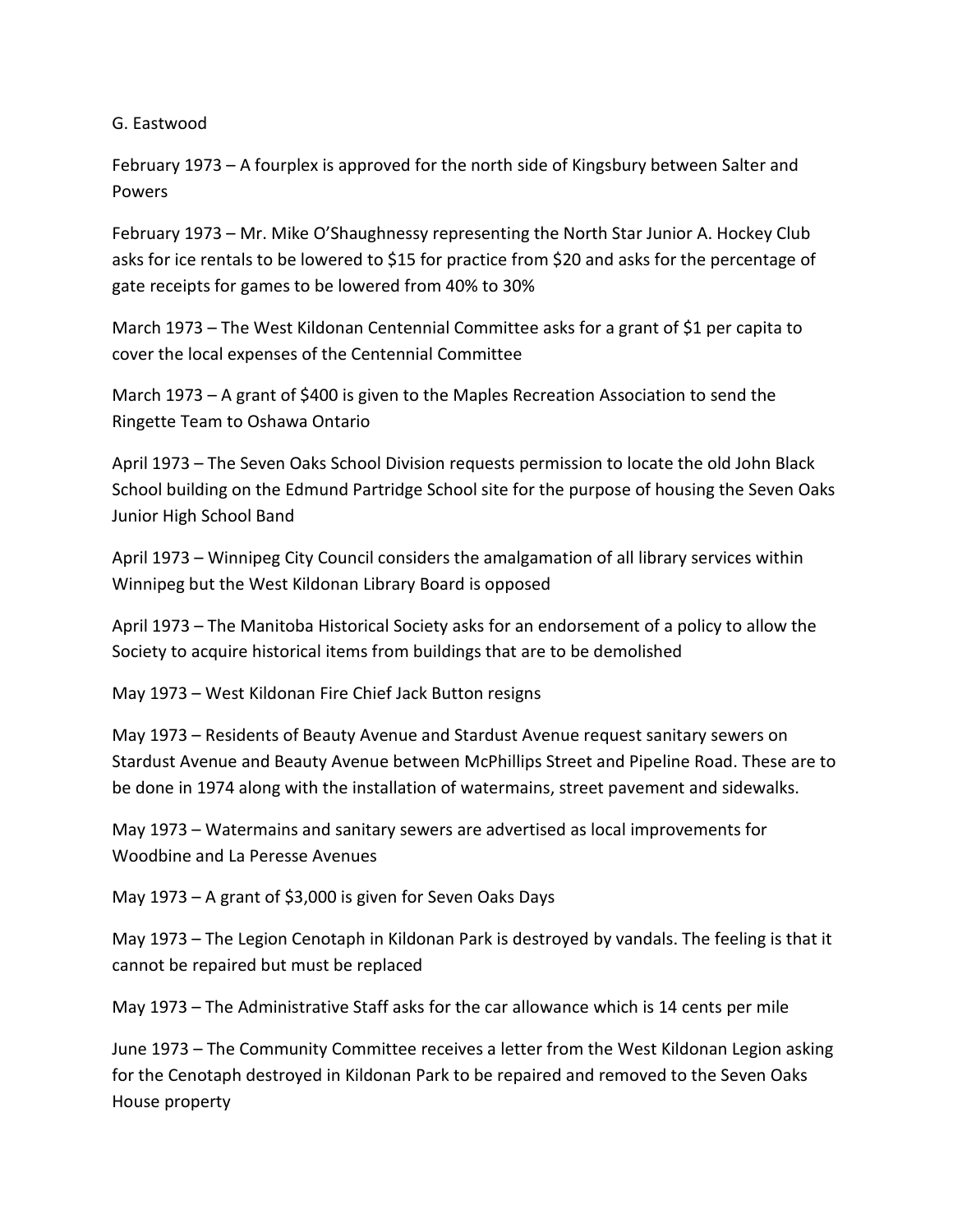July 1973 – A feeder sewer main is to be built from Henderson Highway under the Red River to Main Street and Murray Avenue to the North End Sewage Treatment Plant

July 1973 – The Seven Oaks School Division closes off the foot path along Arrow Drive North with a gate and fence without informing the Community Committee

July 1973 – Mr. C. Shewan the new West Kildonan Fire Chief says that some personnel have been transferred to other stations under the unification program that has begun

July 1973 – The West Kildonan Police Brown is asked for his opinion on the amalgamation of all police forces in Winnipeg

July 1973 – The number of Works and Operation Department offices in Winnipeg are to be reduced from 13 to 6

August 1973 – Mr. M. Kostelnyk is appointed the District Engineer for Northwest Winnipeg

August 1973 – Traffic signals are to be installed at Leila and McPhillips

August 1973 – The Provincial Government is to provide \$15,000 to each Community Committee for the construction of recreational facilities

August 1973 – The Provincial Government is asked to reduce the speed limit to 40 mph at the limits of the former Municipality of Old Kildonan on Main Street

August 1973 – The West Kildonan Administration Staff is selling Winnipeg Centennial Licence Plates with the proceeds used to purchase a wheel chair for The Society for Crippled Children.

September 1973 – The Community Committees are asked to change their boundaries so there will be six community committees with the same boundaries as the Works Operation Districts

September 1973 – The cost of establishing a tot lot on Viola Street from Gilia Drive to Kingsbury Avenue is \$2,300

September 1973 – Residents of Mapleview Drive are opposed to a name change to Jefferson Avenue

September 1973 – The West Kildonan Deputy Fire Chief is A. Kane

September 1973 – The West Kildonan Resident Advisors Group goes on record in favour of an amalgamation of all police departments in Winnipeg as long as the District Superintendents do not move too frequently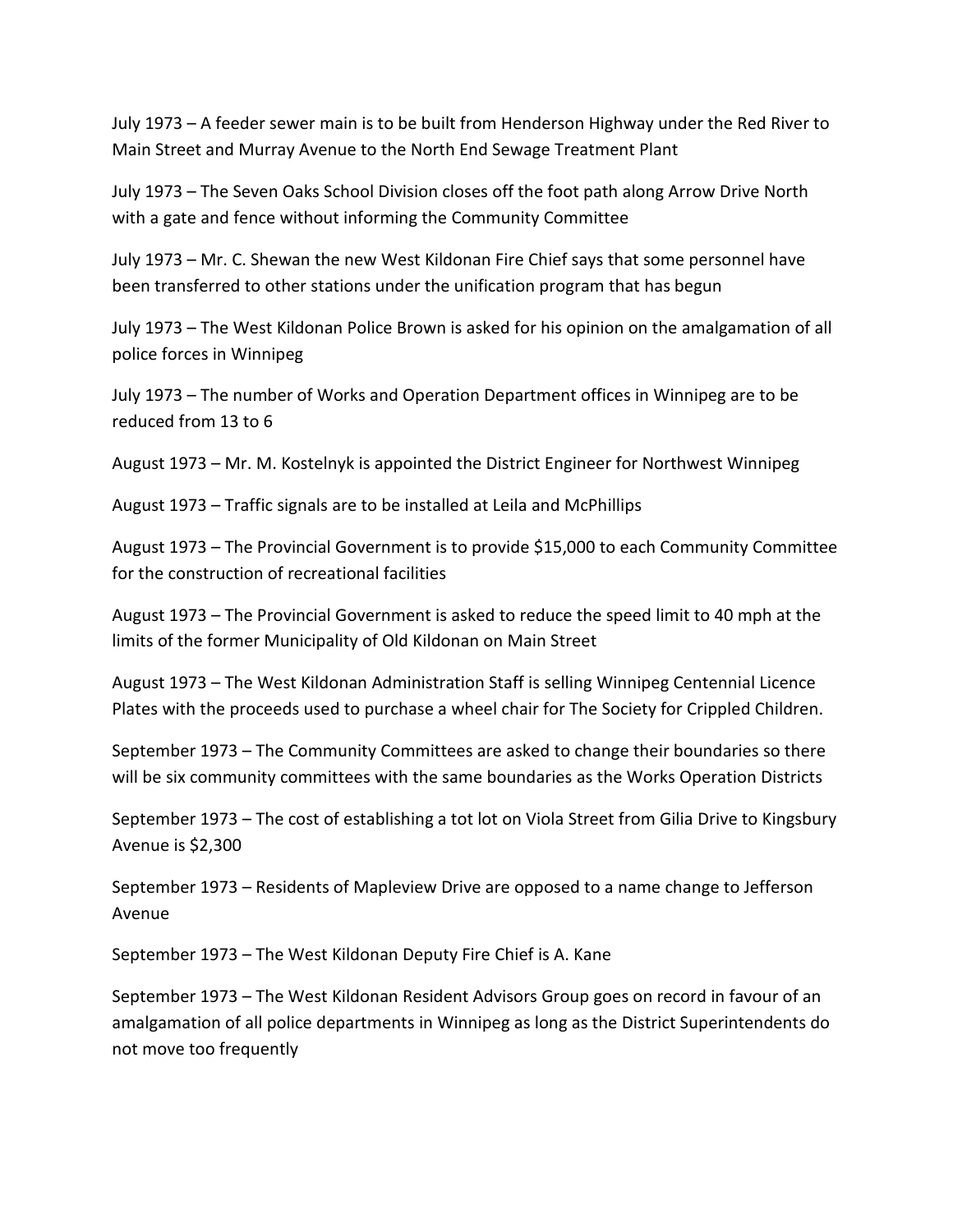September 1973 – The Elwick Community School Joint Use Project is to be given the \$15,000 grant from the Provincial Government

October 1973 – A boat launching site is proposed for the North Perimeter Highway and Main Street

October 1973 – The Community Committee is opposed to the sale of a 20 foot wide walkway leading south from Buttercup Ave to Morrison School

October 1973 – A liquor licence is granted to the Ho Choy Restaurant located at 640-644 Jefferson Avenue

October 1973 – The Committee is opposed to the renaming Royal Avenue and Royal Crescent. The name of Patrick Street is to be changed to Alonza Street

October 1973 – The West Kildonan Centennial Committee is to hold a New Year's Eve Frolic. The expenses are estimated to be \$5,745 with the sale of tickets expected to bring in \$2,700. The event is to include a dinner and an orchestra for dancing.

October 1973 – A request is made to hire three additional police constables for the West Kildonan Police Department with two of these constables to bring the department up to full strength and one due to the increase in population in the Maples area.

October 1973 – The City of Winnipeg is asked to develop 400 acres of land north of Leila Avenue which is easily serviceable that was in the former City of West Kildonan.

November 1973 – A three storey apartment block is to be constructed at the southeast corner of Partridge and Andrews

November 1973 – Parkside Ford is to provide a van free of charge for Constable E. Finney to conduct safety programs in West Kildonan

November 1973 – Action is to be taken to stop mini bikes from using land in front of the Holiday Motel

November 1973 – There are complaints about the operation of the Laundromats at 1847/1849 and 1669 Main Street

December 1973 – John Vanderlee resigns as a member of the Residents' Advisory Group

December 1973 – Howard Chipman is the Caretaker of the Community Offices at 1760 Main Street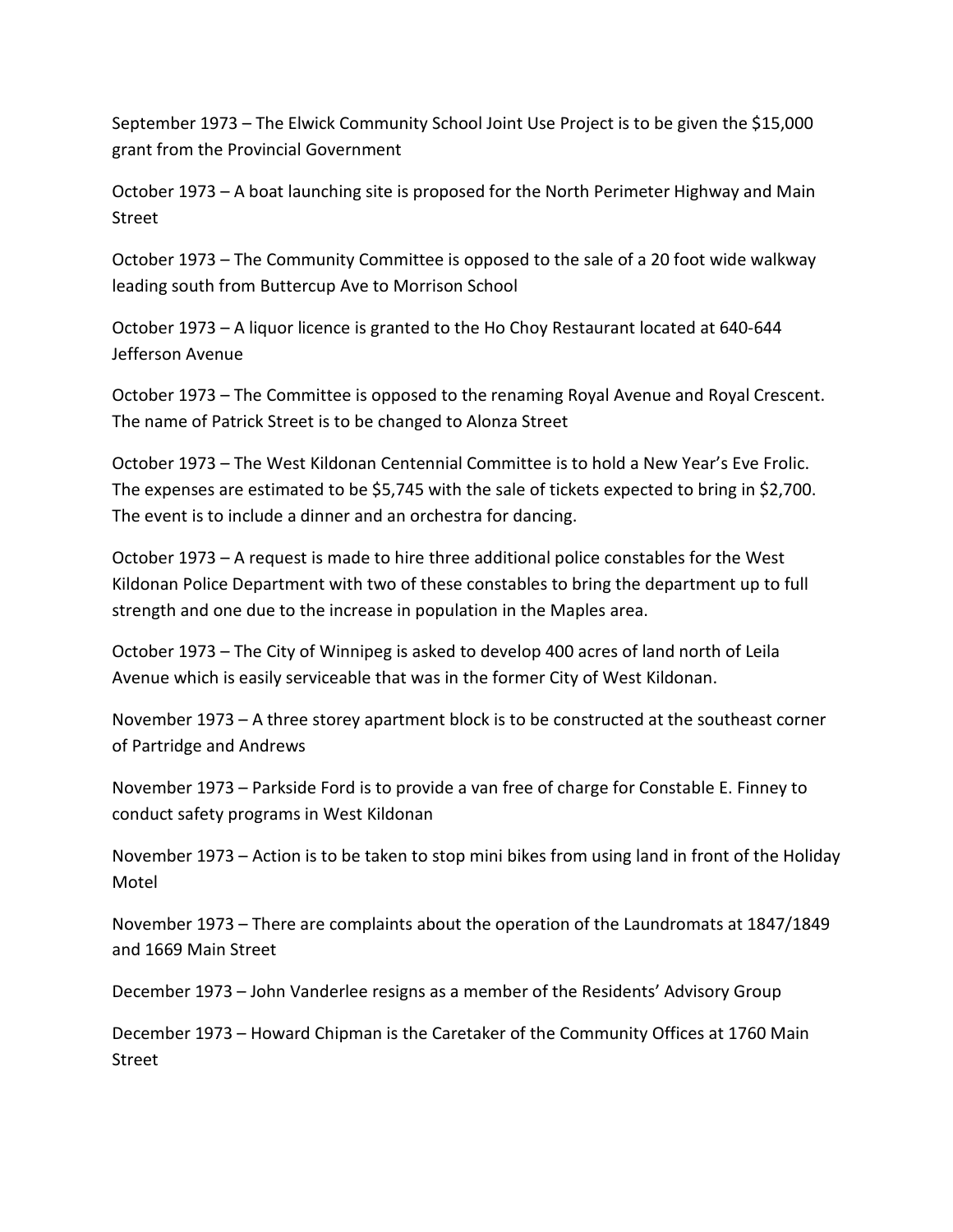January 1974 – The by-laws relating to the regulating of hours of operation for barbershops is to be rescinded

January 1974 – A three storey, 48 suite apartment block is to be built at Partridge and Andrews

January 1974 – The Community Committee supports the establishment of a co-ordinating group to recommend what historical sites should be saved

January 1974 – Councillors ask for a swimming pool to be built in 1974 in West Kildonan

January 1974 – A winter celebration is to be held on February 16 and 17 in West Kildonan as a Centennial Celebration at a cost of \$1,600

January 1974 – A janitorial service agreement is renewed with Howard Chipman for the cleaning of the Municipal Offices and the West Kildonan Library

January 1974 – The West Kildonan Police Chief Brown recommends the replacement of all four police cars as they are all in an unsatisfactory condition

January 1974 – A grant of \$200 is given for a special Centennial Scholarship

January 1974 – Mrs. R. Schellenberg and Mr. K. Seaford are appointed to the West Kildonan Library Board

February 1974 – Resident Advisors for 1974

G. Eastwood

- R. Scott
- G. Selby
- L. Alberts
- M. Bass
- L. Boehm
- R. Duff
- D. Goldberg
- R. Olson
- L. Bunzulak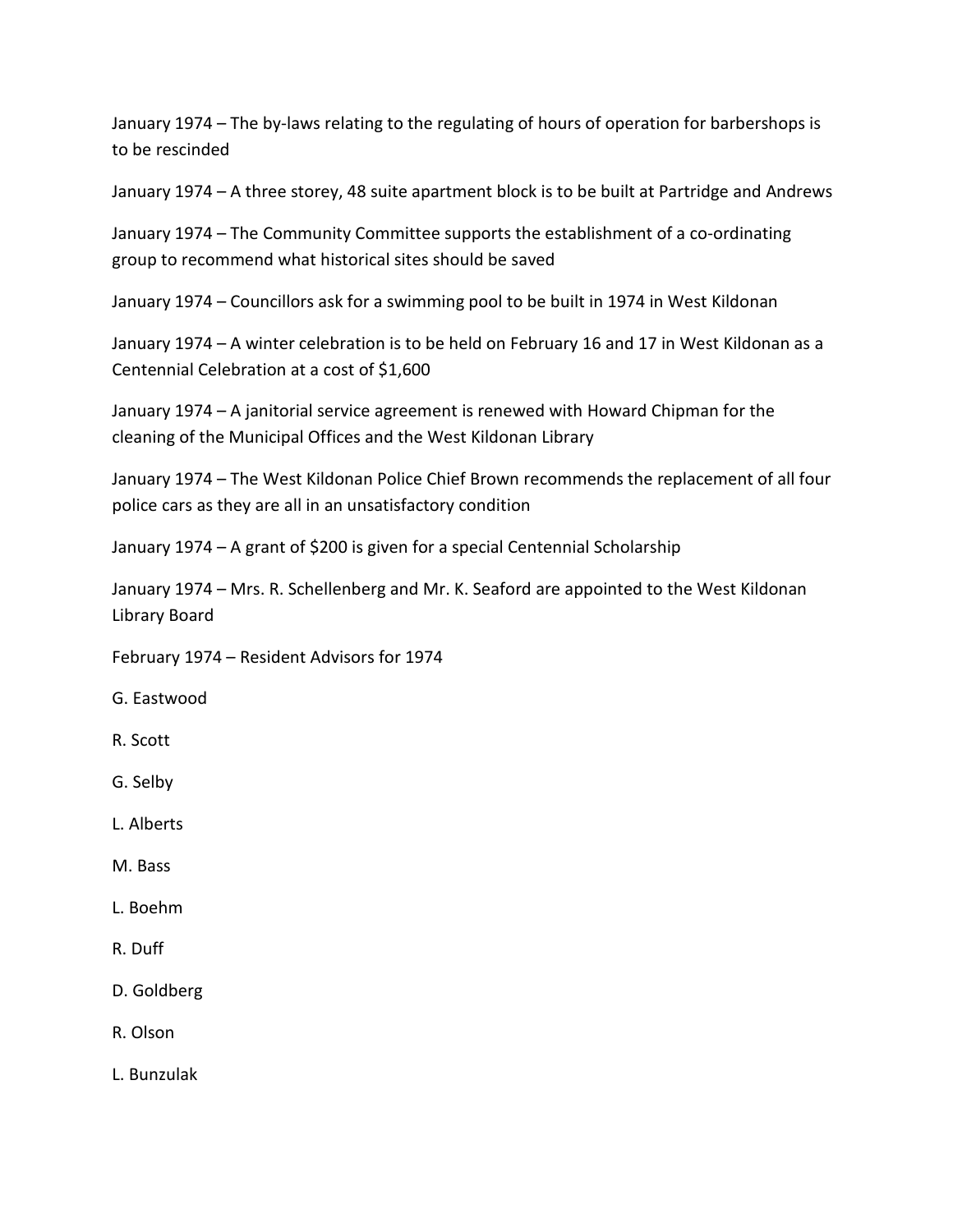H. Froese

R. Kostyro

K. Seaford

R. Schellenberg

W. Taylor

E. Carson

R. Chamberlain

R. Strong

February 1974 – The West Kildonan Library Board appoints Dr. H. W. Wilford as its representative to the Regional Library Board when it is established

February 1974 – A liquor permit is to be given for the Centennial Celebrations to be held in May 1974

February 1974 – A 110 unit multiple family development is approved for the southeast corner of Blechner and Adsum

February 1974 – Dog Licences for the West Kildonan Community in 1973, 975 and 16 duplicates with total revenue of \$4,891

Bicycle Licences in 1973, 3,788, 10 duplicates with total revenue of \$5,581.50

February 1974 – Mr. Alex McLellan is appointed to the Parks and Boulevard Committee

February 1974 – Mrs. Joyce McRae is appointed to the Seven Oaks House Committee

March 1974 – The West Kildonan Public Library is to set up a permanent display of pictures and artifacts of the former City of West Kildonan

March 1974 – The Current Estimates for the West Kildonan Recreation Commission for 1974 total \$308,771 with service improvements of \$198,100 planned for 1974

March 1974 – The Seven Oaks School Division asks for crossing guards at Kingsbury and McKenzie, Jefferson and Sinclair. Marigold Bay and the School, Forest Park Drive and Sinclair and Main and Royal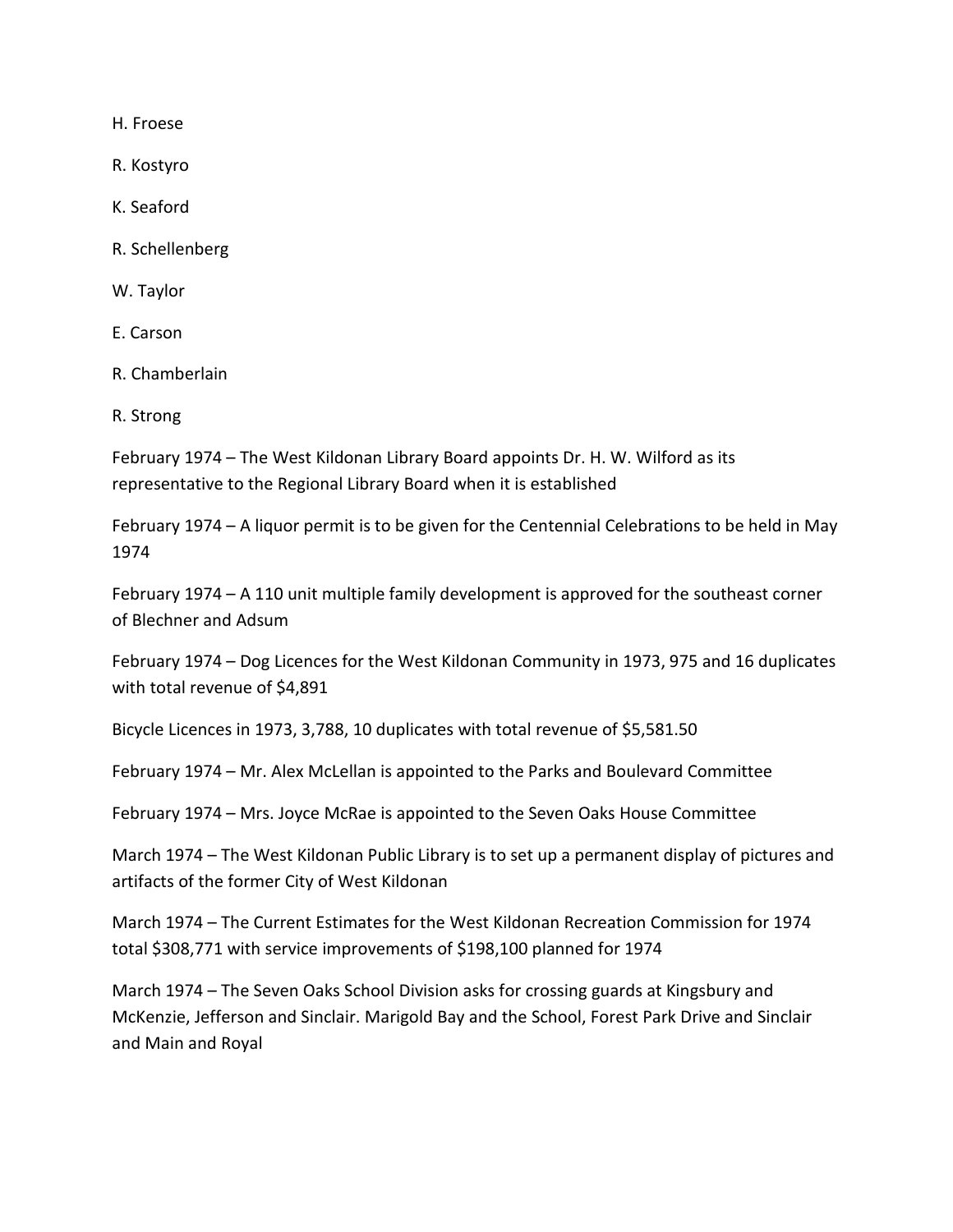March 1974 – The employees of the West Kildonan Arena, J. Zonco, E. Goodchild, R. Daptil, I. McMillan and E. Dickens are to be paid the City of Winnipeg Arena Attendant's rates

March 1974 – The Maples Ringette Team is given a grant of \$125 to cover the cost of an entry fee for a tournament in Eastern Canada

April 1974 – Police Chief Brown is honoured for his 29 years of service

April 1974 – West Kildonan Centennial Committee expenses paid include, senior citizen busing from Monash Manor - \$60 and Folk Festival – Wine and Cheese Party and Ethnic Program - \$2,150

April 1974 – Mr. Alex Muscovitch presents his Winnipeg Centennial Project on behalf of the Manitoba Historical Society. The project consists of the signatures of the last City Council of the City of West Kildonan, the last City of Winnipeg Council, the crest of the former City of West Kildonan and the signatures of all of the members of the Manitoba Legislature. The project is to be housed in the West Kildonan Library.

April 1974 – Councillors are told that painting and autobody work is being done at 1042 Stardust Avenue and at 2128 McPhillips Avenue without the proper licences and permits

April 1974 – The cost of hiring crossing guards at Forest Park Drive and Sinclair Street for the balance of 1974 is \$995.60

April 1974 – Sunday bus service is to commence in the Maples area

April 1974 – The sanitary landfill operation in the West Kildonan Community is to be phased out at the end of 1974 with the area to be levelled, graded and landscaped. Incineration is being considered for the disposal of garbage in the West Kildonan area.

May 1974 – Mr. B. Kushner, Chairman of the West Kildonan Centennial Committee presents certificates of merit commemorating the  $100<sup>th</sup>$  Anniversary of the City of Winnipeg

May 1974 – West Kildonan Centennial projects approved

West Kildonan B' Nai B' Rith Ethnic Concert - \$500

Garden City B' Nai B' Rith Essay Contest - \$70

May 1974 – Three students are hired by the West Kildonan Resident Advisory Group for \$90 per week for 16 weeks to conduct a survey of the residents of the West Kildonan Community.

May 1974 – The West Kildonan Police Station at Hartford and Aikins is to be used as the District 3 headquarters upon the amalgamation of all police departments in Winnipeg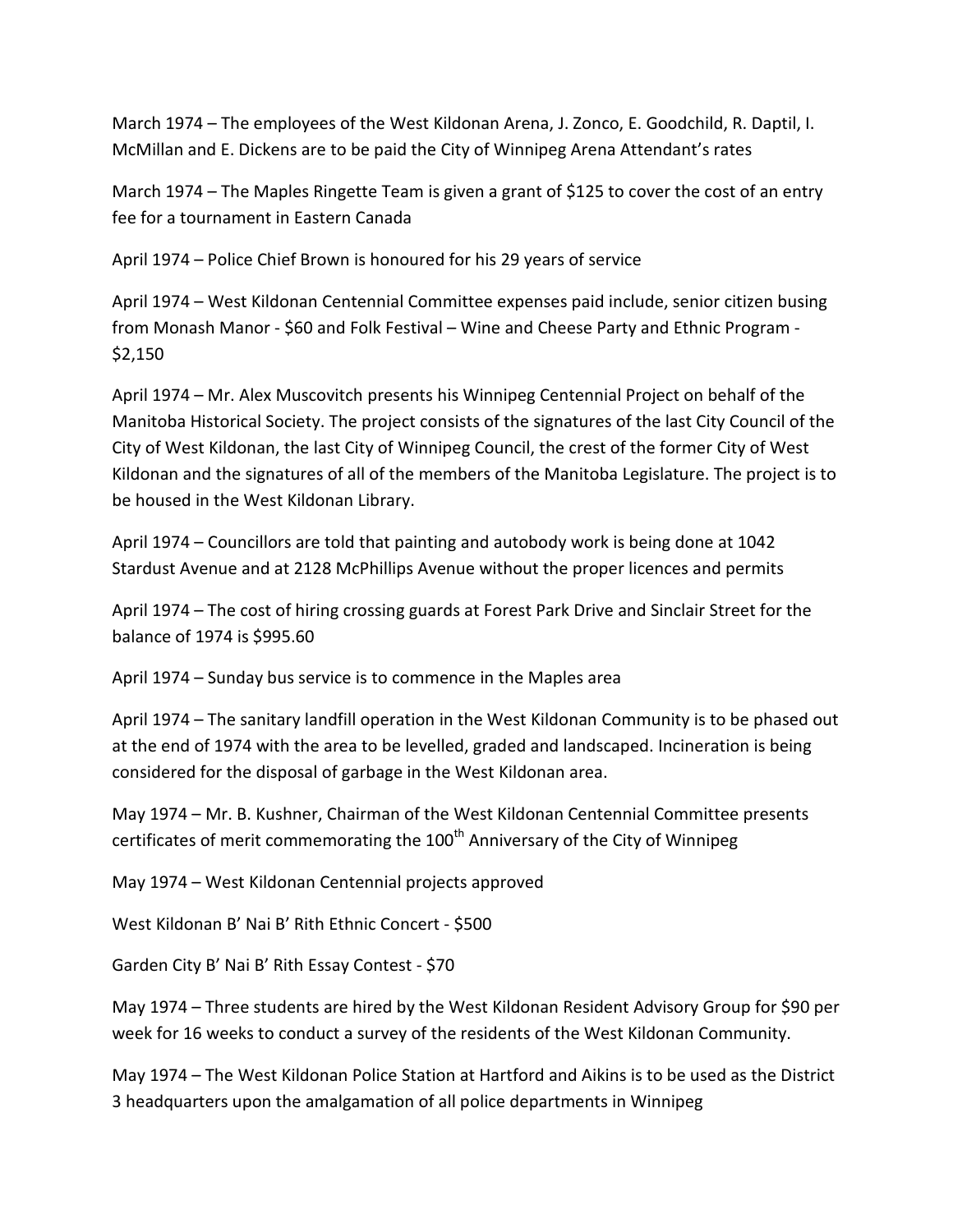May 1974 – The cost of renting equipment for the Centennial Celebration Winter Celebrations is \$720.70

May 1974 – The West Kildonan Advisory Group, the West Kildonan Community Committee and the West Kildonan Recreational Commission are strongly opposed to the proposed unification and re-organization of the Parks and Recreation Departments

May 1974 – Sinclair Street is to be opened north of Leila Avenue

May 1974 – The West Kildonan Centennial Committee is to hold a Folk Festival at the West Kildonan Arena on May 31-June 2

June 1974 – West Kildonan Centennial Projects approved

Rock Concert in Kildonan Park - \$1,000

Centennial Cycling Program - \$80

June 1974 – The charge for using an ambulance is \$30

June 1974 – The summer students hired for the survey work include Miss Sharon Broatch, Miss Dana Annette and Miss Ellen Gordon

July 1974 – The West Kildonan Centennial Committee is to hold a pancake breakfast on July 24 at a cost of \$2,500

July 1974 – All schools in the West Kildonan area have now been presented with Centennial flags

July 1974 – Revenue from Bicycle Licences – 1973 - \$4,974.75, 1974 - \$5,152.75

July 1974 – Dog licence fees are to rise from \$5.00 per dog to \$10.00 per dog

August 1974 – Seaforth Avenue is to be closed between Aikins and the C.P.R. Tracks

August 1974 – Mr. M. Sair of 322 Belmont Avenue is to rent the sanitary landfill site for \$7.50 per acre

August 1974 – The West Kildonan Horticultural Society receives a grant of \$200 and the Seven Oaks Scholarship Board \$400

August 1974 – There is a proposal to dual Jefferson Avenue

August 1974 – Vandalism occurs at the Shaarey Zedek Cemetery`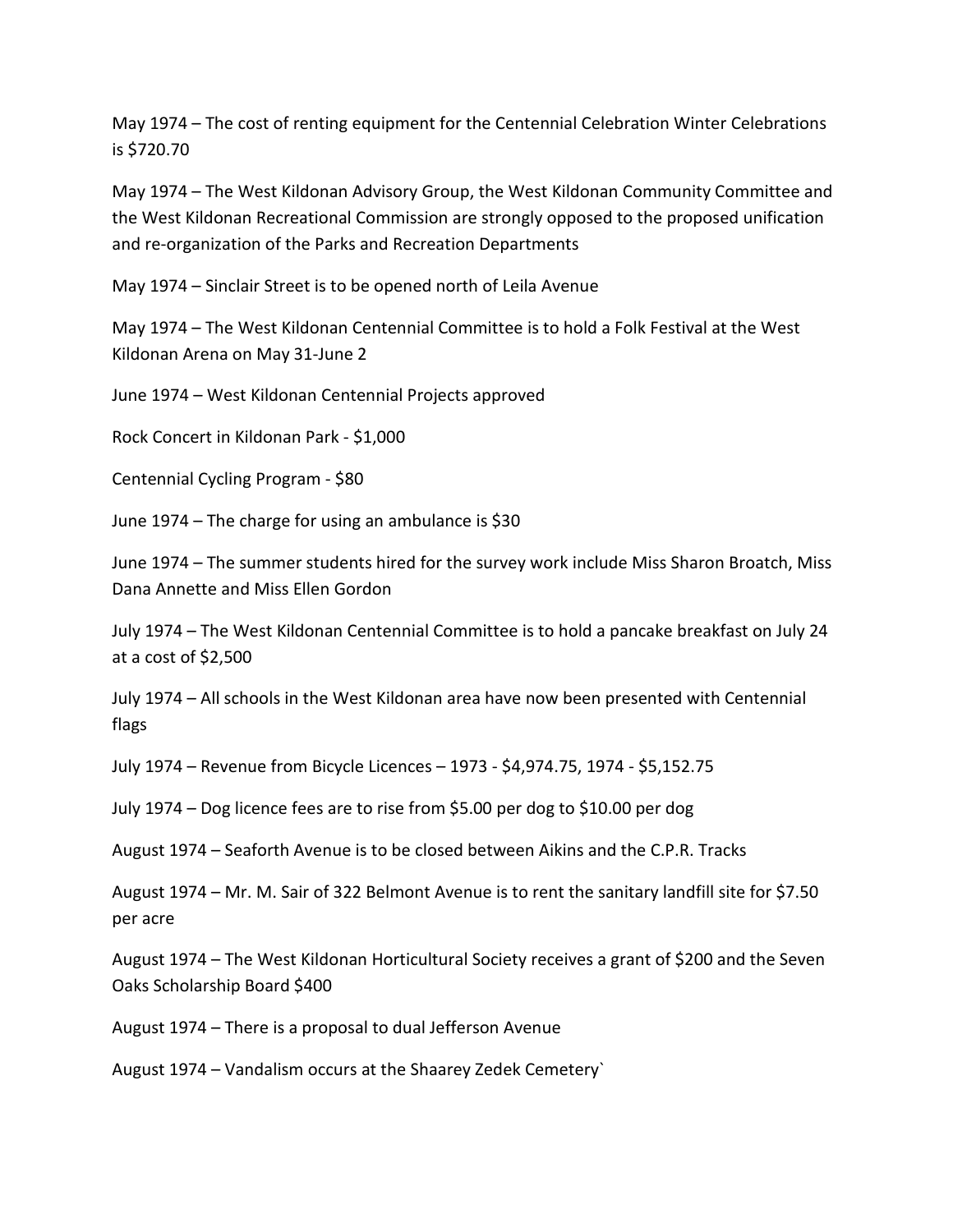August 1974 – West Kildonan Police Chief Brown is appointed the District Superintendent in the amalgamated Winnipeg Police Department. Certain members of the former West Kildonan Police Department are to be transferred to other districts including Constable Edward Finney who is to be transferred to the Juvenile Branch.

September 1974 – The West Kildonan Centennial Committee is to hold a dinner for senior citizens on October 10 at a cost of \$2,200

October 1974 – Seven Oaks Day and the Annual Social receives a per capita grant not to exceed \$3,000

October 1974 – Laurence Ledyier of 36 Primrose Crescent representing the Community of West Kildonan wins the Search for Talent Competition for Winnipeg winning \$1,000

November 1974 – After the second Unicity elections the City Councillors are D. A. Yanofsky, M. O'Shaughnessy and W. H. Sasaki

November 1974 – Funds are to be spent to develop the James Nisbett Community School site

November 1974 – St Luke's Lutheran Church at Hartford and McGregor makes plans to move 1 and ½ miles north of the Garden City Shopping Centre on McPhillips Street north of Murray Avenue. The new church is to be 75 feet by 120 feet seating 500.

November 1974 – The Garden City Shopping Centre is to be expanded with the construction of an Eaton's Store which is expected to open in December 1975

December 1974 – The Winnipeg City Council is to raise its commitment to fund the community facilities at the James Nisbett Community School from \$72,352 to \$100,000

December 1974 – The Bleak House Committee is to be established consisting of the members of the Seven Oaks House Committee and any other persons who may want to be added. A grant of \$3,500 from the per capita grant is to be given to the committee to provide maintenance, upkeep and restoration of the house and grounds until such time as the city receives title to the property. The Bleak House Committee consists of Mr. C. Bachman, Mrs. C. McGowan, Mrs. A. E. Wright, Mrs. I. Moran, Mr. D. Holland, Mr. R. Chamberlain, Mr. H. Hobbs, Mrs. A. Scott, Mr. K. Seaford, Mr. R. Scott and Miss M. Johnson

December 1974 – Land is to be expropriated in the area east of Main Street and north of John Black Avenue for the proposed beltway (Peguis Trail)

The minutes for all of 1975 are missing and presumed lost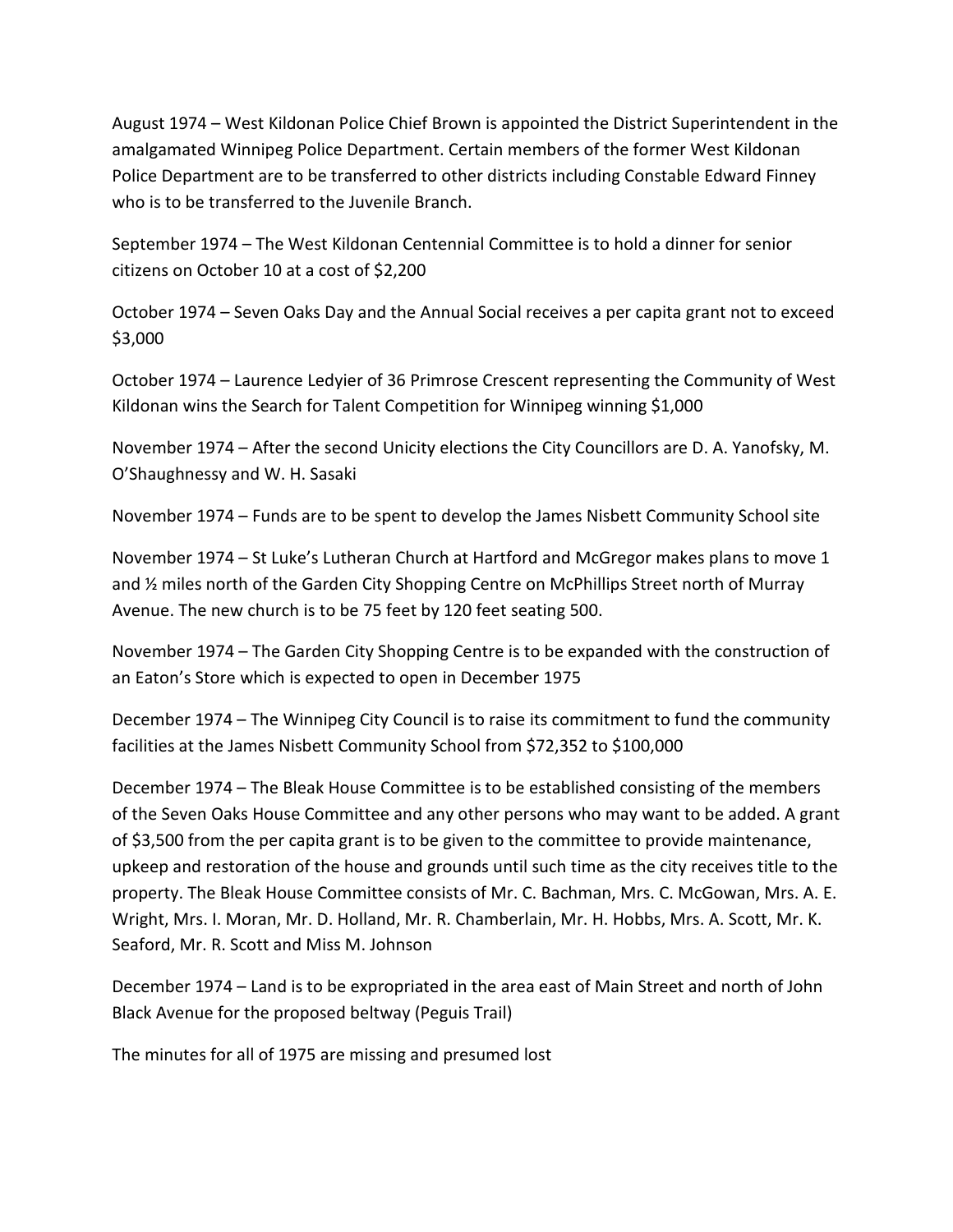January 1976 – Resident Advisors for 1976

R. Scott

- G. Selby
- R. Chamberlain
- J. Blundell
- P. Faraci
- R. McLean
- H. Froese
- M. Saper
- W. Kardash
- J. Brandt
- L. Boehm
- L. Albert
- W. Whiteway
- B. Skrypnyk
- H. Rakowski
- R. Taylor
- M. Thomas
- S. Cramer
- M. Bass
- C. Baker

January 1976 – The building at 1965 Main Street is to be renovated and made into an ice cream parlour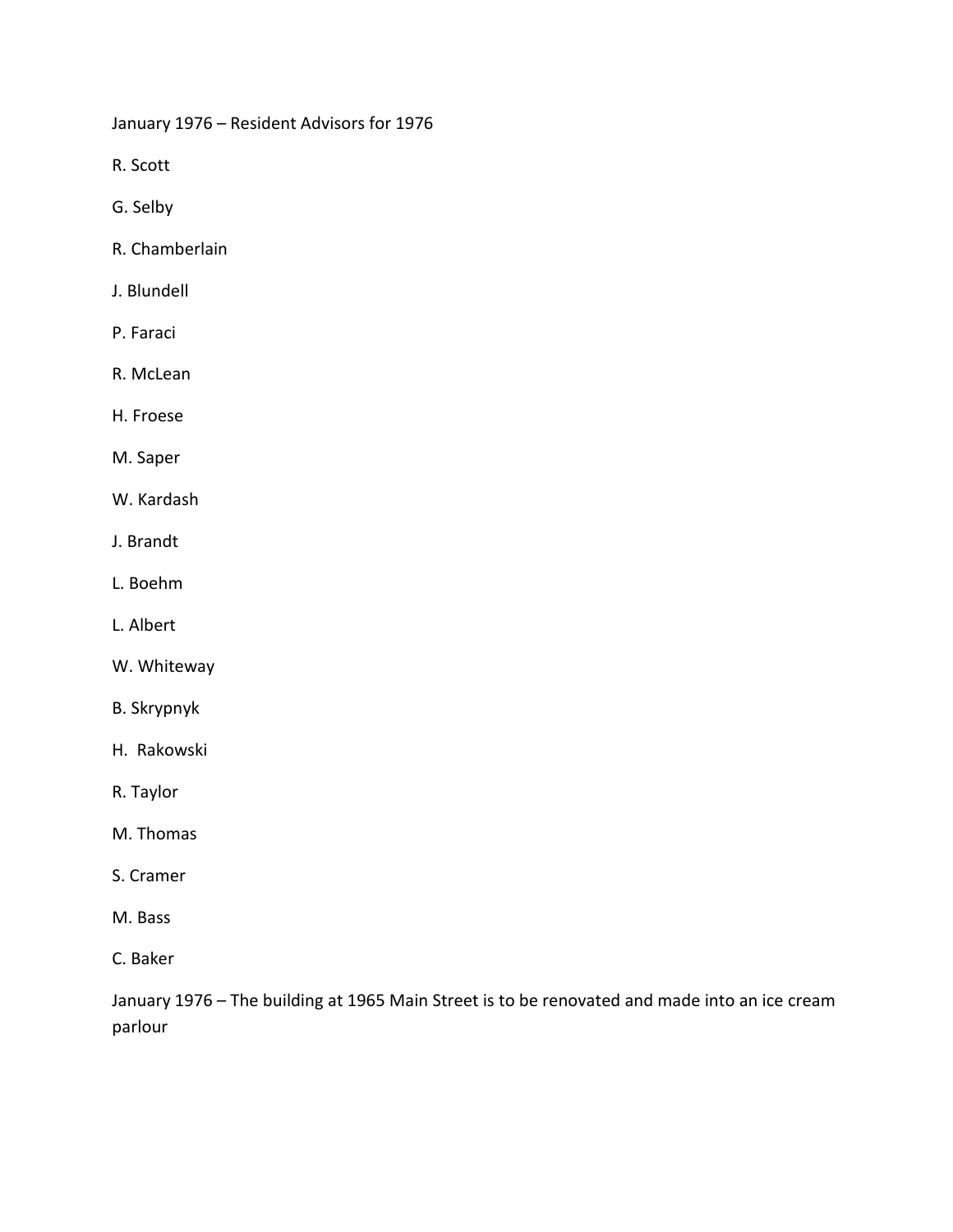January 1976 – The Seven Oaks School Division reports an increase in break-ins and vandalism in area schools. It is suggested that increased lighting around schools may alleviate the problem.

January 1976 – A total of \$6,480 is to be spent to install sidewalk ramps for the Paraplegic Home and the Luther Home

January 1976 – Police Inspector Bennie Aisenstat passes away; he was the last Police Chief of Old Kildonan and later the former Deputy Police Chief of the West Kildonan Police Department

February 1976 – A mini shopping centre is to be built at the corner of Jefferson and McPhillips

March 1976 – A sum of \$20,000 is to be spent for a bookmobile for the Maples

March 1976 – Seven Oaks Day is to take place May 28-30

March 1976 – Residents of Newton Avenue request sewer and water to be installed on Newton Avenue between Diplomat Drive and Sinclair Street which is to be expected to cost \$44.00 per foot frontage

April 1976 – A parcel of land at the southeast corner of Main Street and Seven Oaks Drive is to be acquired for an open space which is to be added to the land willed to the City of West Kildonan by Miss Sybil Inkster

April 1976 – The West Kildonan Horticultural Society receives a grant of \$200 and Seven Oaks Days receive a grant of \$1,500

April 1976 – A total of \$750 is to be spent for landscaping the James Nesbitt School Grounds

April 1976 – Final approval is given for the construction of the Seven Oaks Hospital

April 1976 – A 10 storey apartment block is under construction at Marbury Road and Mapleglen Avenue

April 1976 – A soil dealer's licence is approved for 2303 Main Street

May 1976 – The Maples Petittes Ringette Team receives a grant of \$100

May 1976 – Children are to be encouraged not to use the Seven Oaks Museum property for playground purposes. Signs are to be erected stating it is a historical site.

May 1976 – The Seven Oaks Scholarship Board receives a grant of \$400

A soil dealer's licence is approved for 1960 McPhillips Street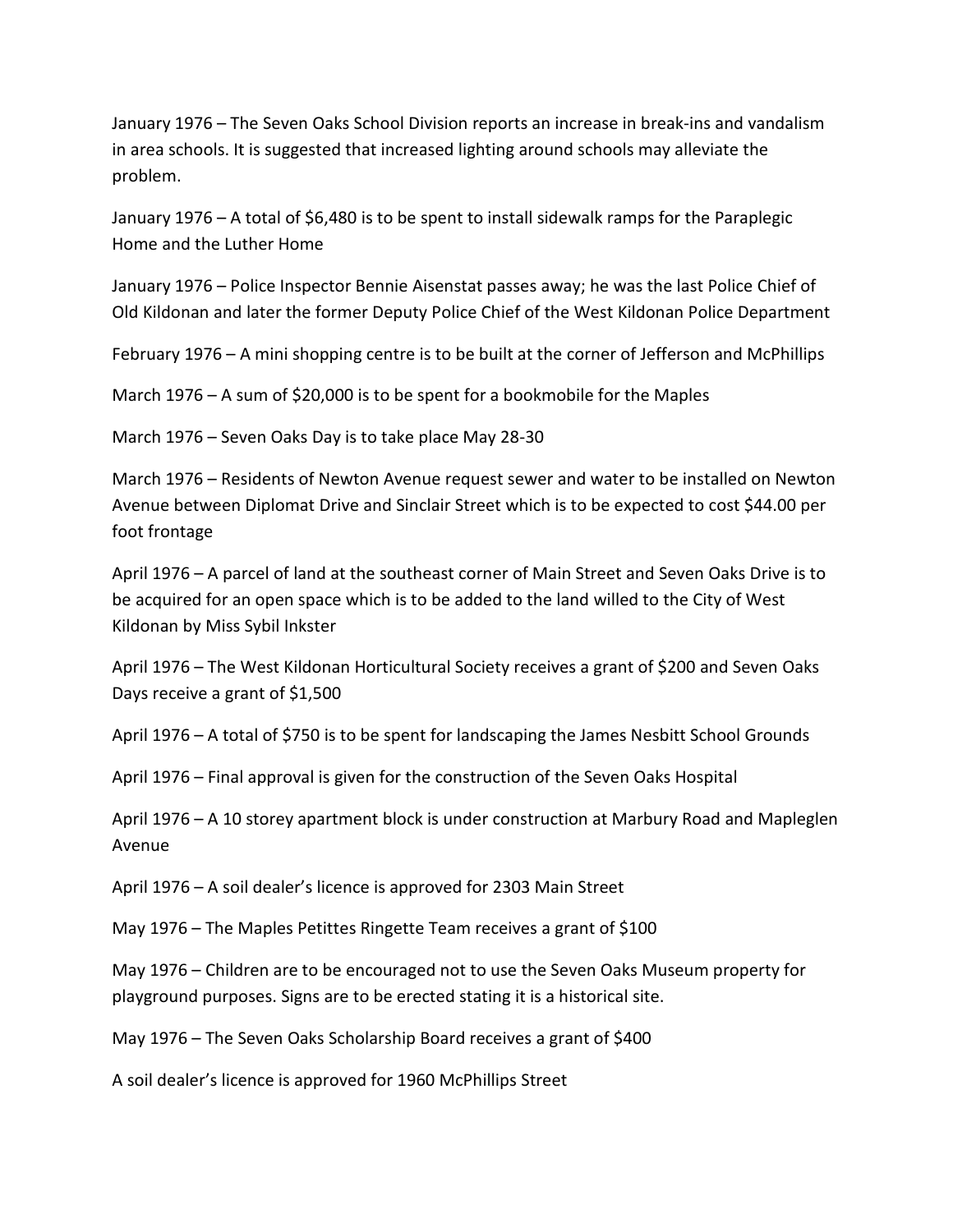May 1976 – Seven Oaks House receives a grant of \$1,200

June 1976 – There are more complaints about the operations of the McDonalds Restaurant at Main and Royal. McDonalds is asked to hire a security guard for the restaurant

June 1976 – The West Kildonan Kiwanis Club is given a grant of \$1,000 towards the cost of their annual senior citizens dinner

June 1976 – The Community Committee recommends that the licence for the day nursery at 719 McAdam Avenue not be renewed as the operation has become a nuisance to the immediate neighbours

June 1976 – The Committee makes a request that the 7-Eleven Stores be allowed to remain open 24 hours per day

July 1976 – The West Kildonan Shoppers Mall Limited at the northeast corner of Leila and McPhillips is to have a beauty parlour, barber shop, optical store, a toy and hobby shop, a music store, a jewellery store, a Pizza Place and Scotia Bank

July 1976 – The Seven Oaks Monument at Main Street and Rupertsland Avenue is reported to be in poor condition, as the lettering is not legible and the grounds are in a poor condition

July 1976 – The parking limits in front of Garden City Collegiate on Jefferson Avenue is to be changed from one hour to two hours

July 1976 – The City is to purchase Parcel C of Kildonan Parish Lot 6, Plan 5443 for park purposes for \$60,000

August 1976 – An illegal car repair business at 306 Southall Drive is still in operation

August 1976 – Mrs. M. Thomas of is appointed to the West Kildonan Library Board replacing Mr. H. Froese

September 1976 – A plan of subdivision is approved for the area west of Mandalay Drive, east of the C.P.R. Right of Way between Leila and Carruthers

September 1976 – There are complaints that mice are living in the city owned property at 214 Belmont Avenue

September 1976 – A development is proposed for the area between McPhillips, Pipeline, Jefferson and Beauty

September 1976 – A city policy is when curbs are being repaired at street corners; allowances are being made for wheel chair access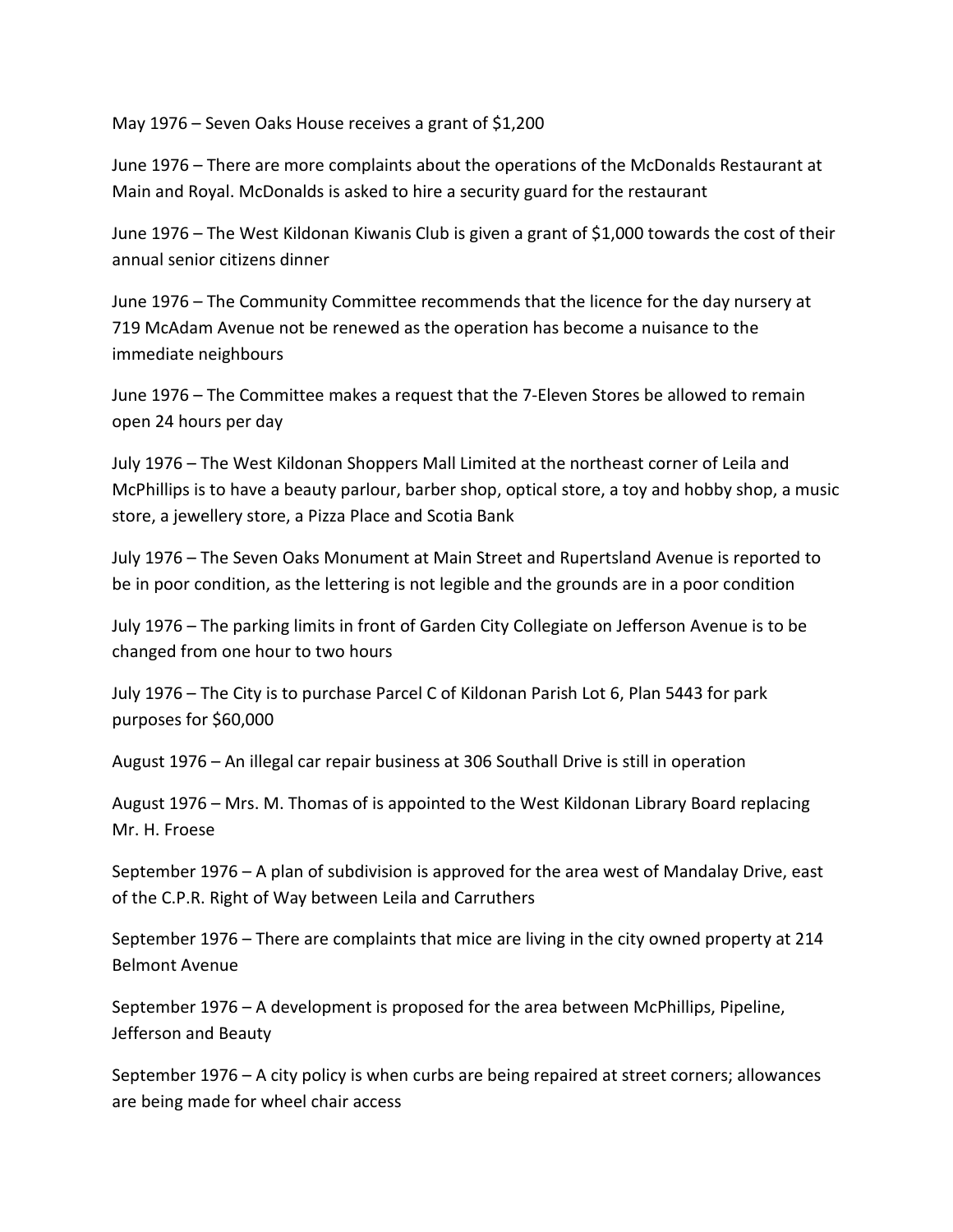September 1976 – A total of \$8,075 is to be spent to pave the Red River Community Centre parking lot

October 1976 – The East Kildonan/West Kildonan Bridge (Kildonan Settlers) is to be included in the 5 Year Capital Development Program

October 1976 – The Annual Civic Dinner is to cost \$2,750

October 1976 – The city owned house at 214 Belmont Avenue is to be demolished and the site used for additional parking for 1760 Main Street

October 1976 – A wading pool is to be constructed at the Garden City Community Club at an estimated cost of \$39,100

October 1976 – A sum of \$10,000 is proposed for the restoration of Bleak House

October 1976 – A girl at the Kingsbury Tot Lot is threatened by a 15 year old girl with a knife

November 1976 – An indoor pool is proposed for the Jefferson-Adsum area

November 1976 – Mr. L. Boehm is the Chairman of the West Kildonan Public Recreation Commission

November 1976 – A portion of Wyatt Road is to be changed to Mandalay Drive

December 1976 – There are complaints that teenagers are hanging out and causing damage to the 7-Eleven Store at 1200 Jefferson Avenue

December 1976 – The Community Committee asks that more up to date population statistics be used for the basis of the 25 cents per capita grants to reflect a more realistic figure for the West Kildonan Community

December 1976 – A grant of \$850 is given to the Bleak House Committee to cover current expenditures

December 1976 – The committee asks for a bus service on Leila Avenue from Main to McGregor

December 1976 – Mr. S. Sywak of the West Kildonan Bowling Alley at 1737 Main Street says he is unable to pay his property taxes

December 1976 – A total of \$18,300 is to be spent to replace the existing hockey lights at the West Kildonan Memorial Community Centre

December 1976 – Reappointed to the West Kildonan Public Recreation Commission for 1977 are W. Sasaki and L. Boehm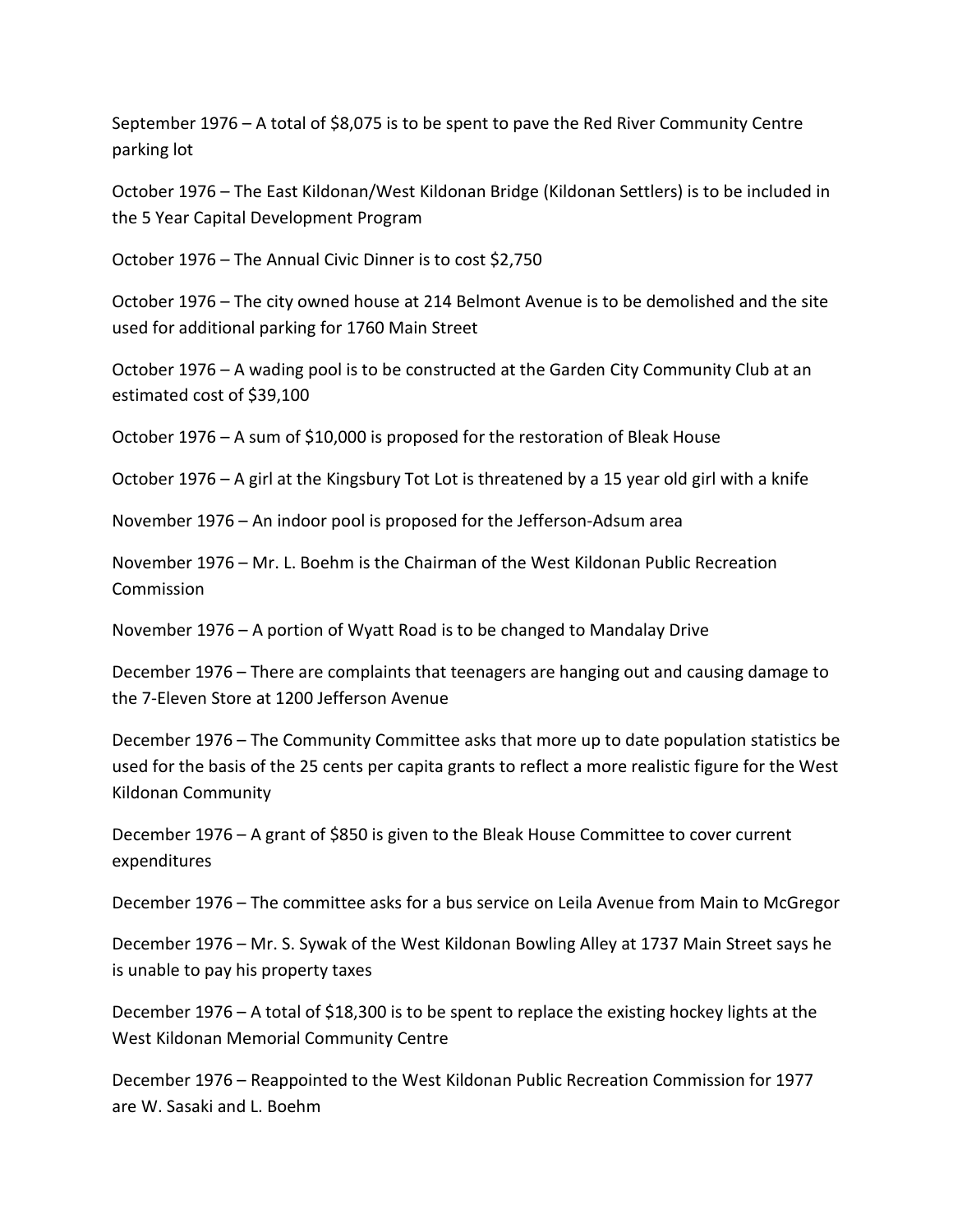December 1976 – All citizen members of the West Kildonan Library Board are reappointed for 1977

January 1977 – Boulevard planters are to be built by West St Paul School students for \$50 to \$60 each and placed on Main Street and McPhillips Street

January 1977 – All members of the Seven Oaks House Committee and Bleak House Committee are reappointed with Mrs. H. Skrypnyk added to the Seven Oaks House and Bleak House Committees with Mrs. P. Faraci appointed to the Bleak House Committee.

February 1977 – Appointed Resident Advisors for 1977

- B. Scott
- G. Selby
- B. Chamberlain
- J. Blundell
- C. Baker
- R. McCullough
- B. Skrypnyk
- B. Kardash
- M. Saper
- M. Thomas
- A. Kuluk
- R. McLean
- J. Brandt
- P. Faraci
- L. Alberts
- L. Boehm
- W. Whiteway

February 1977 – The garbage contract with Acme Sanitation is renewed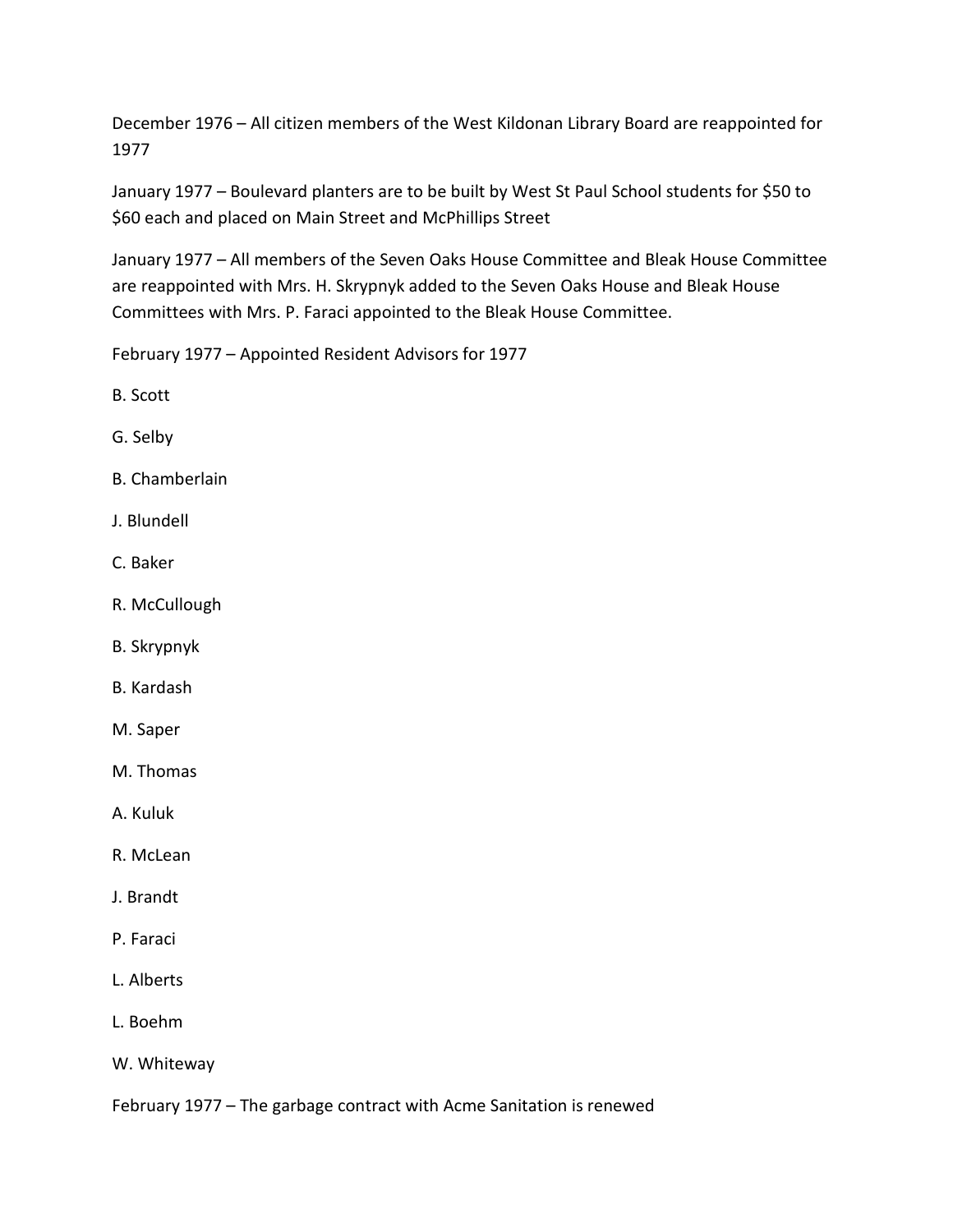February 1977 – The Manitoba Housing and Renewal Corporation is to spend \$771,891 to plan and design 58.65 acres of land in West Kildonan and service 25 acres of this land on Pipeline Road between Leila and Templeton

February 1977 – Mr. C. Baker is the Chairman of the West Kildonan Library Board and Mrs. R. Good is the Librarian

February 1977 – A total of \$30,000 is to be spent repairing leaks and lighting at the building at 2170 Main Street

March 1977 – A library branch is recommended for the Maples Area

March 1977 – A second hand bookstore is approved for 1679 Main Street

March 1977 – There is a large increase in the number of dogs running at large in the Garden City area

April 1977 – A proposal is made to use Bleak House as a senior citizen project under the New Horizons Program

April 1977 – The West Kildonan Horticultural Society receives a grant of \$200

April 1977 – A grant of \$1,000 is approved for Seven Oaks Day Celebrations

May 1977 – The total in per capita grants allocated for West Kildonan is \$8,890

May 1977 – Local residents complain that adults are using the baseball diamond at the James Nesbitt School grounds on a diamond made for school children. Baseballs are being hit onto their property breaking windows etc.

May 1977 – The Loblaw's Grocery Store at the Northgate Shopping Centre is being enlarged

June 1977 – The Seven Oaks Scholarship Board receives a grant of \$400

June 1977 – Wonder Shows Limited is given a licence for a carnival at the Garden City Community Centre

June 1977 – A grant of \$200 is made to the 1977 Winter Games Committee

June 1977 – A hotel with 100 rooms and a commercial development is to be built at Jefferson and McPhillips south of Beauty Avenue

June 1977 – Bleak House is to receive a further \$5,000 for maintenance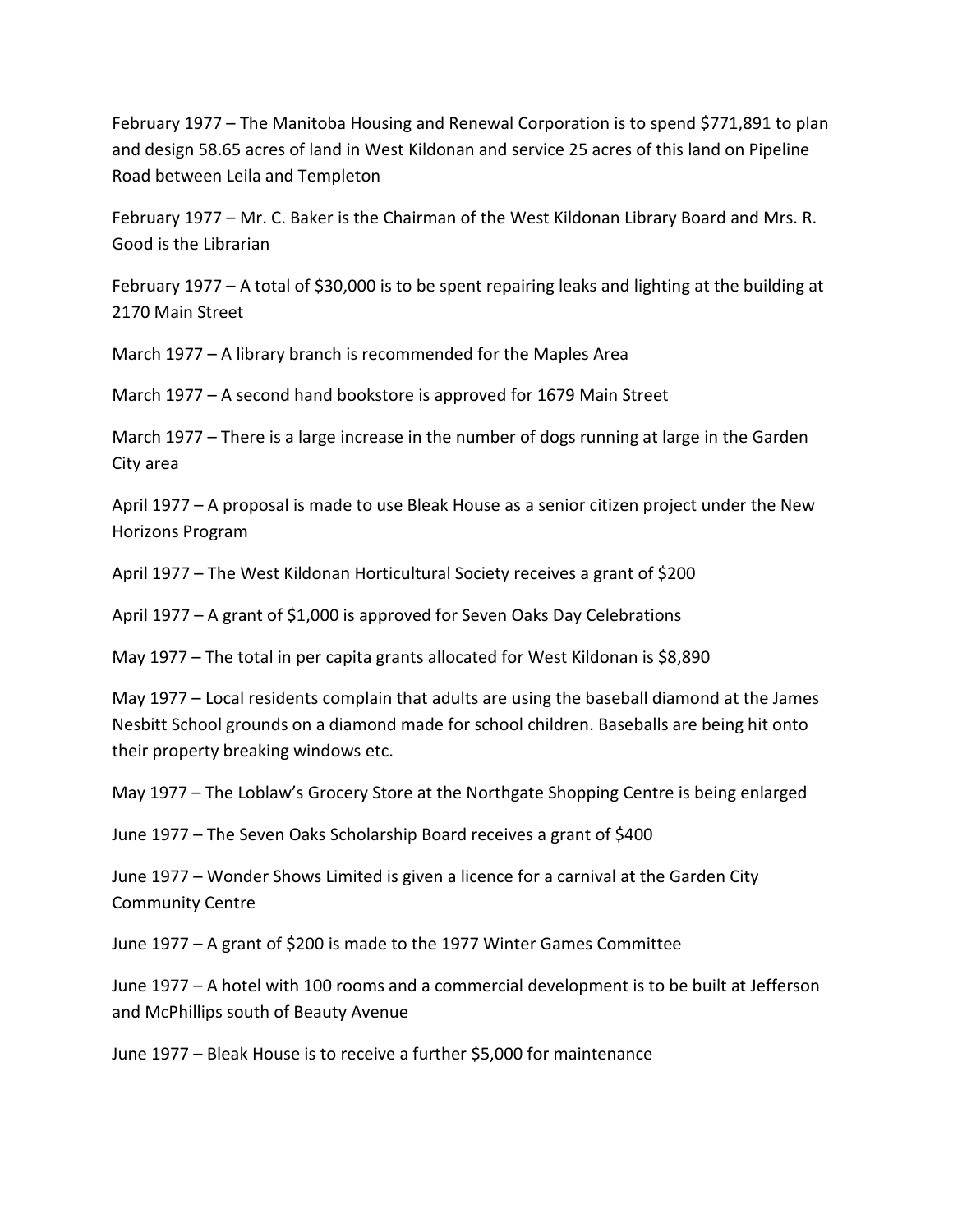June 1977 – A sign is to be erected on Armstrong Avenue indicating that there is no entrance to Kildonan Park from Armstrong Avenue near Scotia Street. The gates are to be closed except for peak traffic periods and then only as an exit

June 1977 – There are complaints that there are no ramps for wheel chairs at the Garden City Shopping Centre even though there are parking stalls for the handicapped

June 1977 – The Community asks that the Public Works Garage Building at 2170 Main Street be set aside for the West Kildonan Recreation Department

July 1977 – The City formally takes possession of the Bleak House at 1637 Main Street which was willed to the former City of West Kildonan by Miss Annie Sybil Inkster

July 1977 – A 12 unit apartment block is approved for the east side of Main Street between Armstrong and Newton

August 1977 – A grant of \$200 is given to the A. E. Wright Memorial Fund of the Seven Oaks Scholarship Board in recognition of the former Resident Advisor and Mayor and Alderman of the former City of West Kildonan

August 1977 – A grant of \$200 is given to the Margaret Park 12 year old soccer team towards expenses for travelling to Calgary to participate in a national tournament

August 1977 – A grant of \$1,000 is given to the West Kildonan Kiwanis Club towards their annual dinner for seniors

August 1977 – A grant of \$1,200 is given to the Seven Oaks House Women's Committee

August 1977 – A grant of \$400 is given to cover the expenses for the official opening of the new swimming pool

August 1977 – Plans for the Bergen Cut-off for the east side in North Kildonan include a commercial area and in the bridge area a bicycle and pedestrian area. The former railway bridge cannot be used pedestrian travel as the bridge can be made moveable because the mechanism for opening and closing the centre span has been removed.

August 1977 – There are complaints that the playground structure in the Park on Colish Drive is being used by older children and young people as a hang out in the evening

August 1977 – The Bleak House Committee is asked to erect a sign indicating Bleak House was given to the community under the terms of the will of the late Annie Sybil Inkster

September 1977 – The Maples Feeder Bus Service is to be extended